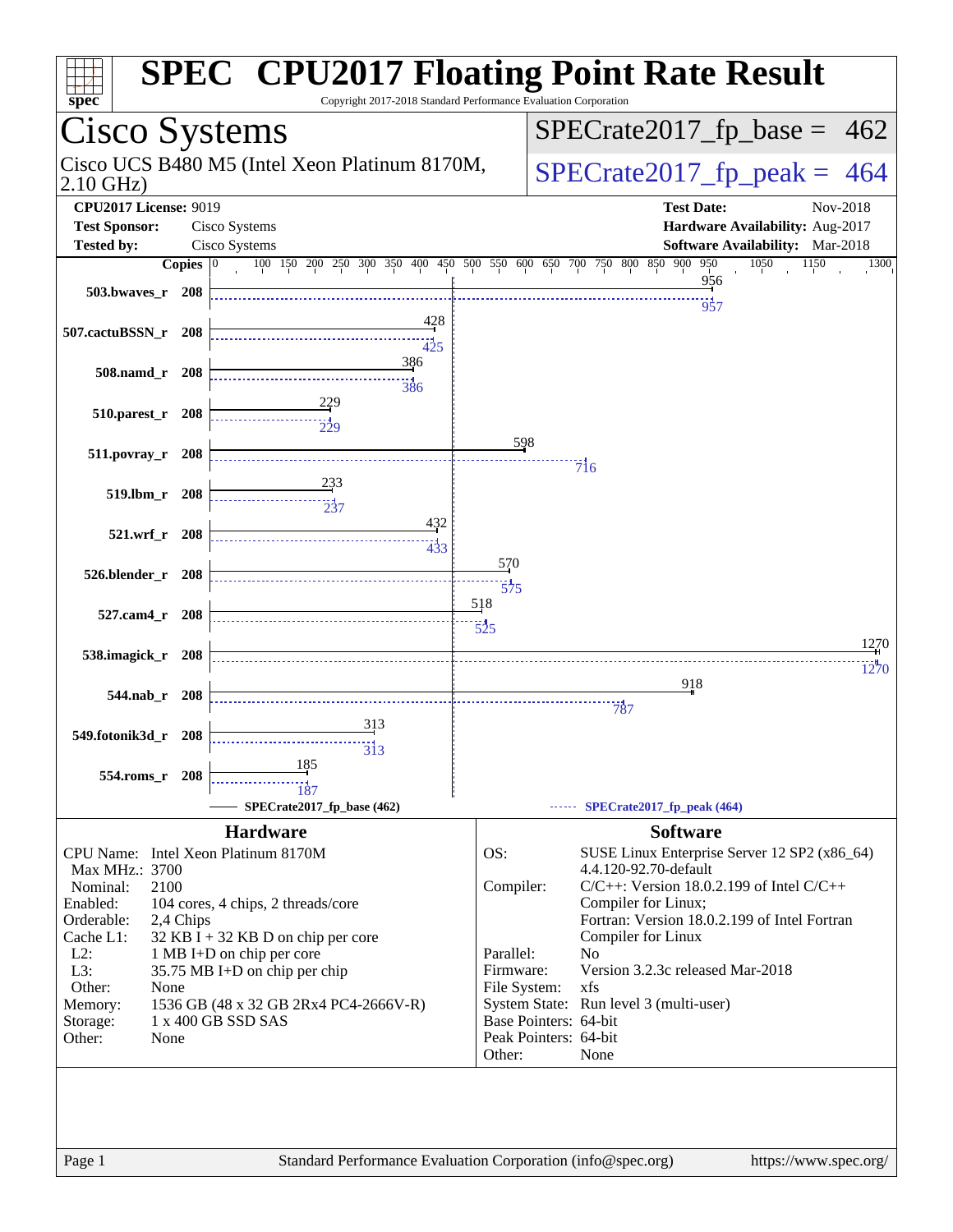

Copyright 2017-2018 Standard Performance Evaluation Corporation

### Cisco Systems

2.10 GHz) Cisco UCS B480 M5 (Intel Xeon Platinum 8170M,  $\big|$  [SPECrate2017\\_fp\\_peak =](http://www.spec.org/auto/cpu2017/Docs/result-fields.html#SPECrate2017fppeak) 464

 $SPECTate2017_fp\_base = 462$ 

**[CPU2017 License:](http://www.spec.org/auto/cpu2017/Docs/result-fields.html#CPU2017License)** 9019 **[Test Date:](http://www.spec.org/auto/cpu2017/Docs/result-fields.html#TestDate)** Nov-2018 **[Test Sponsor:](http://www.spec.org/auto/cpu2017/Docs/result-fields.html#TestSponsor)** Cisco Systems **[Hardware Availability:](http://www.spec.org/auto/cpu2017/Docs/result-fields.html#HardwareAvailability)** Aug-2017 **[Tested by:](http://www.spec.org/auto/cpu2017/Docs/result-fields.html#Testedby)** Cisco Systems **[Software Availability:](http://www.spec.org/auto/cpu2017/Docs/result-fields.html#SoftwareAvailability)** Mar-2018

#### **[Results Table](http://www.spec.org/auto/cpu2017/Docs/result-fields.html#ResultsTable)**

|                  | <b>Base</b>                      |                |       |                | <b>Peak</b> |                |       |               |                |              |                |              |                |              |
|------------------|----------------------------------|----------------|-------|----------------|-------------|----------------|-------|---------------|----------------|--------------|----------------|--------------|----------------|--------------|
| <b>Benchmark</b> | <b>Copies</b>                    | <b>Seconds</b> | Ratio | <b>Seconds</b> | Ratio       | <b>Seconds</b> | Ratio | <b>Copies</b> | <b>Seconds</b> | <b>Ratio</b> | <b>Seconds</b> | <b>Ratio</b> | <b>Seconds</b> | <b>Ratio</b> |
| 503.bwaves_r     | 208                              | 2180           | 957   | 2183           | 955         | 2181           | 956   | 208           | 2179           | 957          | 2180           | 957          | 2180           | 957          |
| 507.cactuBSSN r  | 208                              | 616            | 427   | 616            | 428         | 615            | 428   | 208           | 619            | 425          | 619            | 425          | 620            | 425          |
| $508$ .namd $r$  | 208                              | 512            | 386   | 510            | 387         | 512            | 386   | 208           | 511            | 386          | 512            | 386          | 510            | 387          |
| 510.parest_r     | 208                              | 2373           | 229   | 2381           | 229         | 2375           | 229   | 208           | 2370           | 230          | 2376           | 229          | 2386           | 228          |
| 511.povray_r     | 208                              | 812            | 598   | 809            | 600         | 813            | 597   | 208           | 678            | 716          | 678            | 717          | 679            | 715          |
| 519.1bm r        | 208                              | 940            | 233   | 940            | 233         | 941            | 233   | 208           | 924            | 237          | 925            | 237          | 925            | 237          |
| $521$ .wrf r     | 208                              | 1079           | 432   | 1078           | 432         | 1076           | 433   | 208           | 1076           | 433          | 1078           | 432          | 1074           | 434          |
| 526.blender r    | 208                              | 556            | 570   | 557            | 569         | 555            | 570   | 208           | 551            | 575          | 554            | 572          | 551            | 575          |
| $527.cam4_r$     | 208                              | 703            | 517   | 702            | 518         | 702            | 518   | 208           | 691            | 526          | 693            | 525          | 694            | 524          |
| 538.imagick_r    | 208                              | 408            | 1270  | 409            | 1270        | 406            | 1270  | 208           | 407            | 1270         | 408            | 1270         | 407            | 1270         |
| $544$ .nab r     | 208                              | 380            | 920   | 382            | 917         | 381            | 918   | 208           | 444            | 788          | 445            | 786          | 445            | 787          |
| 549.fotonik3d_r  | 208                              | 2587           | 313   | 2596           | 312         | 2586           | 313   | 208           | 2590           | 313          | 2588           | 313          | 2589           | 313          |
| $554$ .roms $r$  | 208                              | 1787           | 185   | 1788           | 185         | 1783           | 185   | 208           | 1772           | 187          | 1772           | 187          | 1777           | 186          |
|                  | $SPECrate2017_fp\_base =$<br>462 |                |       |                |             |                |       |               |                |              |                |              |                |              |

**[SPECrate2017\\_fp\\_peak =](http://www.spec.org/auto/cpu2017/Docs/result-fields.html#SPECrate2017fppeak) 464**

Results appear in the [order in which they were run](http://www.spec.org/auto/cpu2017/Docs/result-fields.html#RunOrder). Bold underlined text [indicates a median measurement](http://www.spec.org/auto/cpu2017/Docs/result-fields.html#Median).

#### **[Submit Notes](http://www.spec.org/auto/cpu2017/Docs/result-fields.html#SubmitNotes)**

 The numactl mechanism was used to bind copies to processors. The config file option 'submit' was used to generate numactl commands to bind each copy to a specific processor. For details, please see the config file.

#### **[Operating System Notes](http://www.spec.org/auto/cpu2017/Docs/result-fields.html#OperatingSystemNotes)**

Stack size set to unlimited using "ulimit -s unlimited"

#### **[General Notes](http://www.spec.org/auto/cpu2017/Docs/result-fields.html#GeneralNotes)**

Environment variables set by runcpu before the start of the run: LD\_LIBRARY\_PATH = "/home/cpu2017/lib/ia32:/home/cpu2017/lib/intel64"

 Binaries compiled on a system with 1x Intel Core i7-4790 CPU + 32GB RAM memory using Redhat Enterprise Linux 7.4 Transparent Huge Pages enabled by default Prior to runcpu invocation Filesystem page cache synced and cleared with: sync; echo 3> /proc/sys/vm/drop\_caches runcpu command invoked through numactl i.e.: numactl --interleave=all runcpu <etc> Yes: The test sponsor attests, as of date of publication, that CVE-2017-5754 (Meltdown) is mitigated in the system as tested and documented.

**(Continued on next page)**

| Page 2<br>Standard Performance Evaluation Corporation (info@spec.org)<br>https://www.spec.org/ |
|------------------------------------------------------------------------------------------------|
|------------------------------------------------------------------------------------------------|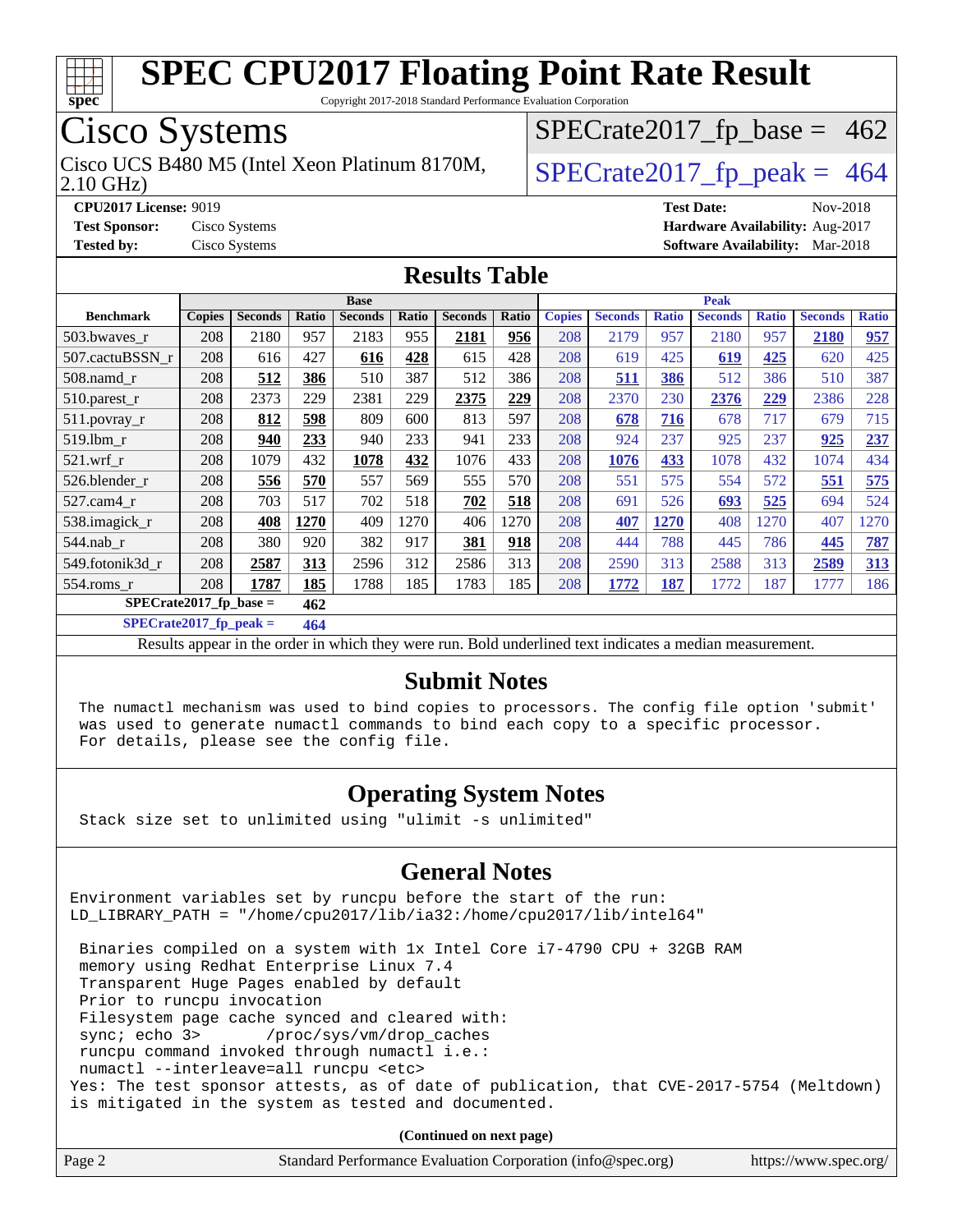

Copyright 2017-2018 Standard Performance Evaluation Corporation

## Cisco Systems

Cisco UCS B480 M5 (Intel Xeon Platinum 8170M,<br>2.10 GHz)

 $SPECTate 2017_fp\_peak = 464$  $SPECTate2017_fp\_base = 462$ 

**[Test Sponsor:](http://www.spec.org/auto/cpu2017/Docs/result-fields.html#TestSponsor)** Cisco Systems **[Hardware Availability:](http://www.spec.org/auto/cpu2017/Docs/result-fields.html#HardwareAvailability)** Aug-2017 **[Tested by:](http://www.spec.org/auto/cpu2017/Docs/result-fields.html#Testedby)** Cisco Systems **[Software Availability:](http://www.spec.org/auto/cpu2017/Docs/result-fields.html#SoftwareAvailability)** Mar-2018

**[CPU2017 License:](http://www.spec.org/auto/cpu2017/Docs/result-fields.html#CPU2017License)** 9019 **[Test Date:](http://www.spec.org/auto/cpu2017/Docs/result-fields.html#TestDate)** Nov-2018

#### **[General Notes \(Continued\)](http://www.spec.org/auto/cpu2017/Docs/result-fields.html#GeneralNotes)**

Yes: The test sponsor attests, as of date of publication, that CVE-2017-5753 (Spectre variant 1) is mitigated in the system as tested and documented. Yes: The test sponsor attests, as of date of publication, that CVE-2017-5715 (Spectre variant 2) is mitigated in the system as tested and documented.

#### **[Platform Notes](http://www.spec.org/auto/cpu2017/Docs/result-fields.html#PlatformNotes)**

Page 3 Standard Performance Evaluation Corporation [\(info@spec.org\)](mailto:info@spec.org) <https://www.spec.org/> BIOS Settings: Intel HyperThreading Technology set to Enabled CPU performance set to Enterprise Power Performance Tuning set to OS Controls SNC set to Enabled IMC Interleaving set to 1-way Interleave Patrol Scrub set to Disabled Sysinfo program /home/cpu2017/bin/sysinfo Rev: r5797 of 2017-06-14 96c45e4568ad54c135fd618bcc091c0f running on linux-xy4f Mon Nov 12 19:31:23 2018 SUT (System Under Test) info as seen by some common utilities. For more information on this section, see <https://www.spec.org/cpu2017/Docs/config.html#sysinfo> From /proc/cpuinfo model name : Intel(R) Xeon(R) Platinum 8170M CPU @ 2.10GHz 4 "physical id"s (chips) 208 "processors" cores, siblings (Caution: counting these is hw and system dependent. The following excerpts from /proc/cpuinfo might not be reliable. Use with caution.) cpu cores : 26 siblings : 52 physical 0: cores 0 1 2 3 4 5 6 8 9 10 11 12 13 16 17 18 19 20 21 22 24 25 26 27 28 29 physical 1: cores 0 1 2 3 4 5 6 8 9 10 11 12 13 16 17 18 19 20 21 22 24 25 26 27 28 29 physical 2: cores 0 1 2 3 4 5 6 8 9 10 11 12 13 16 17 18 19 20 21 22 24 25 26 27 28 29 physical 3: cores 0 1 2 3 4 5 6 8 9 10 11 12 13 16 17 18 19 20 21 22 24 25 26 27 28 29 From lscpu: Architecture: x86\_64 CPU op-mode(s): 32-bit, 64-bit Byte Order: Little Endian CPU(s): 208 On-line CPU(s) list: 0-207 Thread(s) per core: 2 **(Continued on next page)**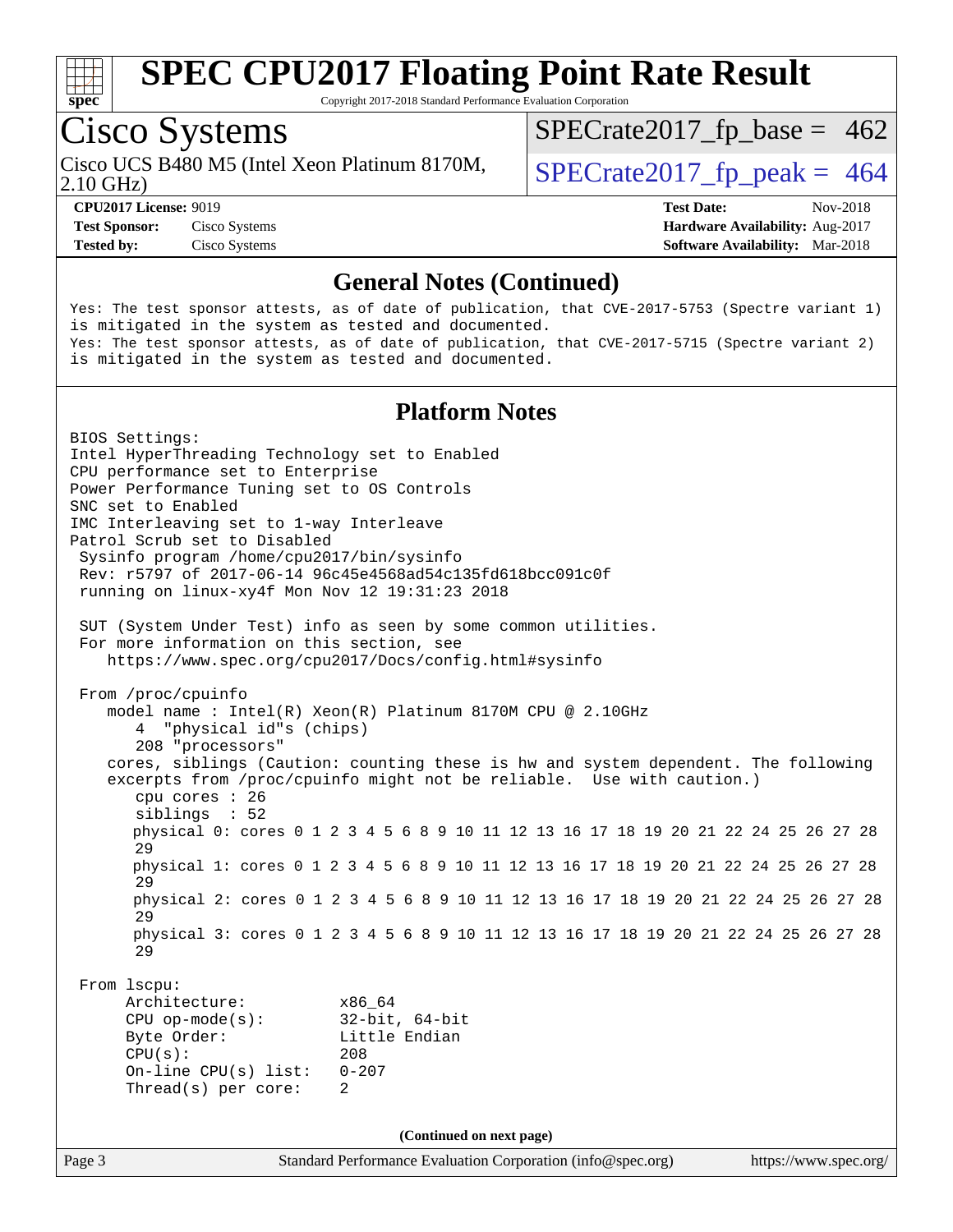

Copyright 2017-2018 Standard Performance Evaluation Corporation

#### Cisco Systems 2.10 GHz) Cisco UCS B480 M5 (Intel Xeon Platinum 8170M,  $SPECrate2017_fp\_peak = 464$

 $SPECTate2017_fp\_base = 462$ 

**[Tested by:](http://www.spec.org/auto/cpu2017/Docs/result-fields.html#Testedby)** Cisco Systems **[Software Availability:](http://www.spec.org/auto/cpu2017/Docs/result-fields.html#SoftwareAvailability)** Mar-2018

**[CPU2017 License:](http://www.spec.org/auto/cpu2017/Docs/result-fields.html#CPU2017License)** 9019 **[Test Date:](http://www.spec.org/auto/cpu2017/Docs/result-fields.html#TestDate)** Nov-2018 **[Test Sponsor:](http://www.spec.org/auto/cpu2017/Docs/result-fields.html#TestSponsor)** Cisco Systems **[Hardware Availability:](http://www.spec.org/auto/cpu2017/Docs/result-fields.html#HardwareAvailability)** Aug-2017

#### **[Platform Notes \(Continued\)](http://www.spec.org/auto/cpu2017/Docs/result-fields.html#PlatformNotes)**

| $Core(s)$ per socket:    | 26                                                                                   |
|--------------------------|--------------------------------------------------------------------------------------|
| Socket(s):               | 4                                                                                    |
| NUMA node(s):            | 8                                                                                    |
| Vendor ID:               | GenuineIntel                                                                         |
| CPU family:              | 6                                                                                    |
| Model:                   | 85                                                                                   |
| Model name:              | Intel(R) Xeon(R) Platinum 8170M CPU @ 2.10GHz                                        |
| Stepping:                | 4                                                                                    |
| CPU MHz:                 | 1500.351                                                                             |
| CPU max MHz:             | 3700.0000                                                                            |
| CPU min MHz:             | 1000.0000                                                                            |
| BogoMIPS:                | 4199.98                                                                              |
| Virtualization:          | $VT - x$                                                                             |
| L1d cache:               | 32K                                                                                  |
| Lli cache:               | 32K                                                                                  |
| $L2$ cache:              | 1024K                                                                                |
| L3 cache:                | 36608K                                                                               |
| NUMA node0 CPU(s):       | $0-3, 7-9, 13-15, 20-22, 104-107, 111-113, 117-119, 124-126$                         |
| NUMA nodel CPU(s):       | 4-6, 10-12, 16-19, 23-25, 108-110, 114-116, 120-123, 127-129                         |
| NUMA $node2$ $CPU(s):$   | 26-29, 33-35, 39-41, 46-48, 130-133, 137-139, 143-145, 150-152                       |
| NUMA node3 CPU(s):       | 30-32, 36-38, 42-45, 49-51, 134-136, 140-142, 146-149, 153-155                       |
| NUMA node4 CPU(s):       | 52-55, 59-61, 65-67, 72-74, 156-159, 163-165, 169-171, 176-178                       |
| NUMA $node5$ CPU $(s)$ : | 56-58, 62-64, 68-71, 75-77, 160-162, 166-168, 172-175, 179-181                       |
| NUMA node6 CPU(s):       | 78-81, 85-87, 91-93, 98-100, 182-185, 189-191, 195-197, 202-204                      |
| NUMA node7 CPU(s):       | 82-84, 88-90, 94-97, 101-103, 186-188, 192-194, 198-201, 205-207                     |
| Flags:                   | fpu vme de pse tsc msr pae mce cx8 apic sep mtrr pge mca cmov                        |
|                          | pat pse36 clflush dts acpi mmx fxsr sse sse2 ss ht tm pbe syscall nx pdpelgb rdtscp  |
|                          | lm constant_tsc art arch_perfmon pebs bts rep_good nopl xtopology nonstop_tsc        |
|                          | aperfmperf eagerfpu pni pclmulqdq dtes64 monitor ds_cpl vmx smx est tm2 ssse3 sdbg   |
|                          | fma cx16 xtpr pdcm pcid dca sse4_1 sse4_2 x2apic movbe popcnt tsc_deadline_timer aes |
|                          | xsave avx f16c rdrand lahf_lm abm 3dnowprefetch ida arat epb invpcid_single pln pts  |
|                          | dtherm hwp hwp_act_window hwp_epp hwp_pkg_req intel_pt rsb_ctxsw spec_ctrl stibp     |
|                          | retpoline kaiser tpr_shadow vnmi flexpriority ept vpid fsgsbase tsc_adjust bmil hle  |
|                          | avx2 smep bmi2 erms invpcid rtm cqm mpx avx512f avx512dq rdseed adx smap clflushopt  |
|                          | clwb avx512cd avx512bw avx512vl xsaveopt xsavec xgetbvl cqm_llc cqm_occup_llc        |
| /proc/cpuinfo cache data |                                                                                      |
| cache size : 36608 KB    |                                                                                      |
|                          |                                                                                      |
|                          | From numactl --hardware WARNING: a numactl 'node' might or might not correspond to a |
| physical chip.           |                                                                                      |
| available: 8 nodes (0-7) |                                                                                      |
|                          | node 0 cpus: 0 1 2 3 7 8 9 13 14 15 20 21 22 104 105 106 107 111 112 113 117 118 119 |
| 124 125 126              |                                                                                      |
| node 0 size: 192095 MB   |                                                                                      |
| node 0 free: 191927 MB   |                                                                                      |
|                          | node 1 cpus: 4 5 6 10 11 12 16 17 18 19 23 24 25 108 109 110 114 115 116 120 121 122 |
|                          |                                                                                      |
|                          | (Continued on next page)                                                             |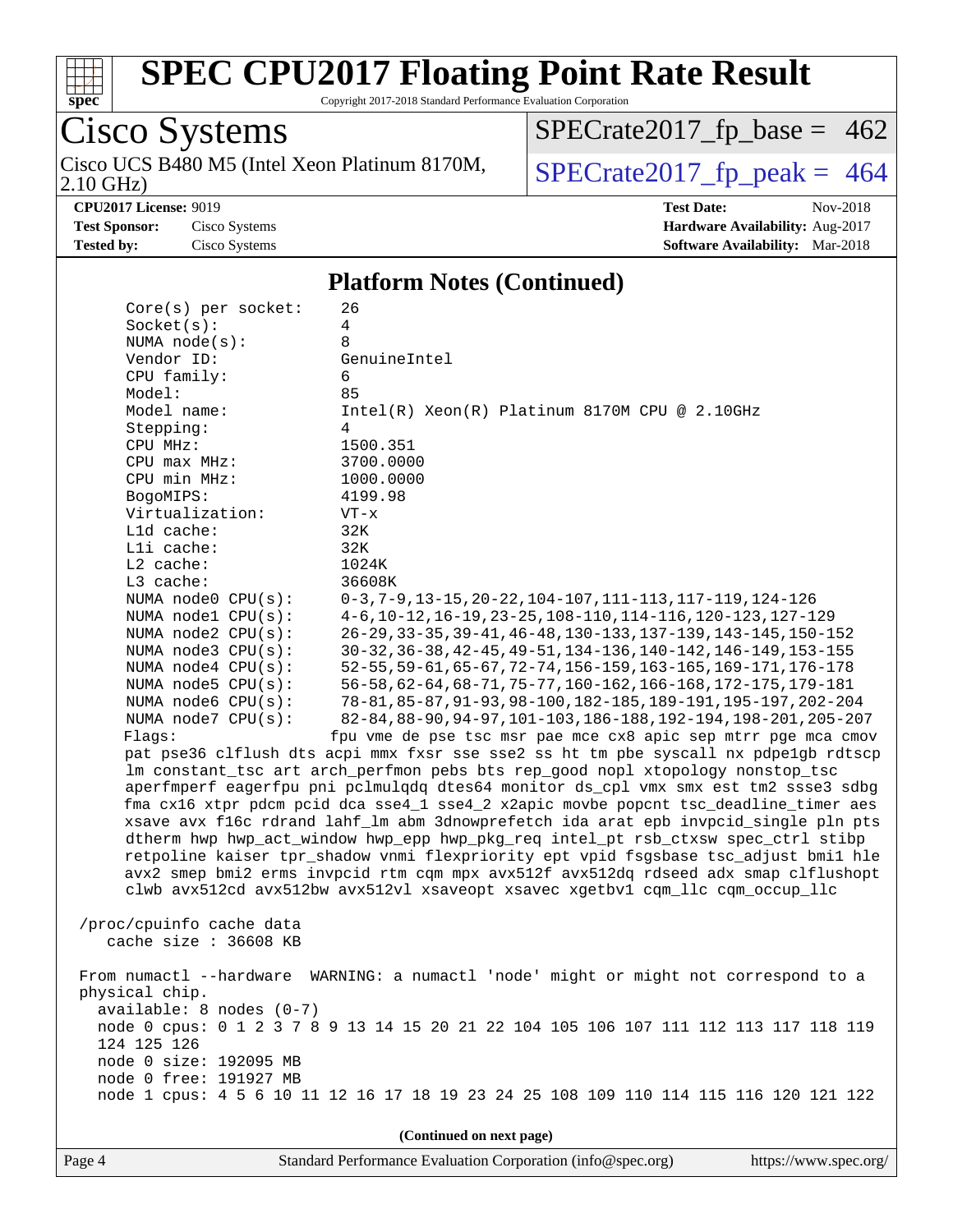

Copyright 2017-2018 Standard Performance Evaluation Corporation

### Cisco Systems

Cisco UCS B480 M5 (Intel Xeon Platinum 8170M,<br>2.10 GHz)

 $SPECTate2017_fp\_base = 462$ 

 $SPECTate 2017_fp\_peak = 464$ 

**[CPU2017 License:](http://www.spec.org/auto/cpu2017/Docs/result-fields.html#CPU2017License)** 9019 **[Test Date:](http://www.spec.org/auto/cpu2017/Docs/result-fields.html#TestDate)** Nov-2018 **[Test Sponsor:](http://www.spec.org/auto/cpu2017/Docs/result-fields.html#TestSponsor)** Cisco Systems **[Hardware Availability:](http://www.spec.org/auto/cpu2017/Docs/result-fields.html#HardwareAvailability)** Aug-2017

#### **[Platform Notes \(Continued\)](http://www.spec.org/auto/cpu2017/Docs/result-fields.html#PlatformNotes)**

**[Tested by:](http://www.spec.org/auto/cpu2017/Docs/result-fields.html#Testedby)** Cisco Systems **[Software Availability:](http://www.spec.org/auto/cpu2017/Docs/result-fields.html#SoftwareAvailability)** Mar-2018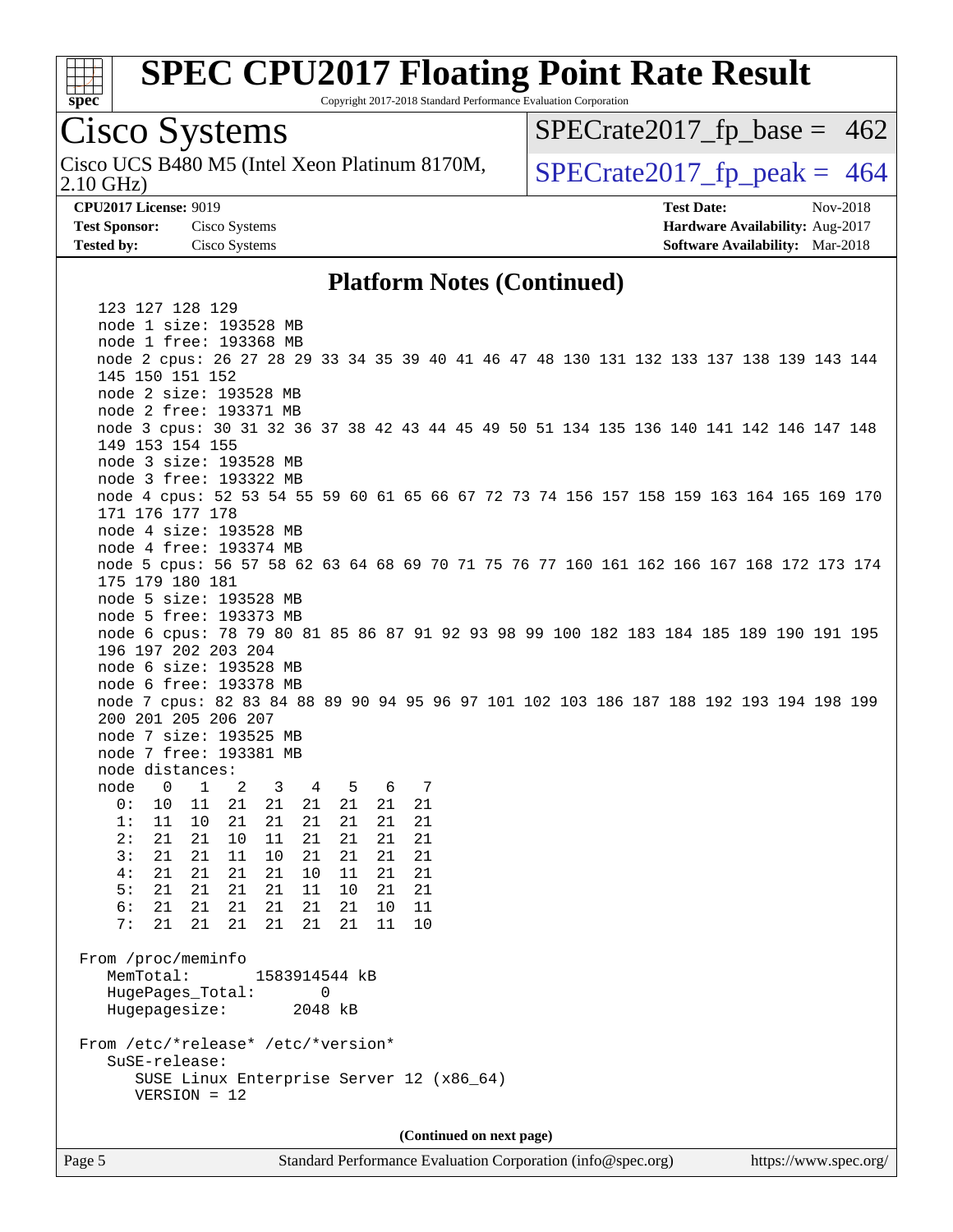

Copyright 2017-2018 Standard Performance Evaluation Corporation

## Cisco Systems

2.10 GHz) Cisco UCS B480 M5 (Intel Xeon Platinum 8170M,  $\big|$  [SPECrate2017\\_fp\\_peak =](http://www.spec.org/auto/cpu2017/Docs/result-fields.html#SPECrate2017fppeak) 464

 $SPECTate2017_fp\_base = 462$ 

**[Test Sponsor:](http://www.spec.org/auto/cpu2017/Docs/result-fields.html#TestSponsor)** Cisco Systems **[Hardware Availability:](http://www.spec.org/auto/cpu2017/Docs/result-fields.html#HardwareAvailability)** Aug-2017 **[Tested by:](http://www.spec.org/auto/cpu2017/Docs/result-fields.html#Testedby)** Cisco Systems **[Software Availability:](http://www.spec.org/auto/cpu2017/Docs/result-fields.html#SoftwareAvailability)** Mar-2018

**[CPU2017 License:](http://www.spec.org/auto/cpu2017/Docs/result-fields.html#CPU2017License)** 9019 **[Test Date:](http://www.spec.org/auto/cpu2017/Docs/result-fields.html#TestDate)** Nov-2018

#### **[Platform Notes \(Continued\)](http://www.spec.org/auto/cpu2017/Docs/result-fields.html#PlatformNotes)**

 PATCHLEVEL = 2 # This file is deprecated and will be removed in a future service pack or release. # Please check /etc/os-release for details about this release. os-release: NAME="SLES" VERSION="12-SP2" VERSION\_ID="12.2" PRETTY\_NAME="SUSE Linux Enterprise Server 12 SP2" ID="sles" ANSI\_COLOR="0;32" CPE\_NAME="cpe:/o:suse:sles:12:sp2" uname -a: Linux linux-xy4f 4.4.120-92.70-default #1 SMP Wed Mar 14 15:59:43 UTC 2018 (52a83de)

x86\_64 x86\_64 x86\_64 GNU/Linux

run-level 3 Dec 31 19:06

 SPEC is set to: /home/cpu2017 Filesystem Type Size Used Avail Use% Mounted on /dev/sda1 xfs 224G 70G 154G 32% /

 Additional information from dmidecode follows. WARNING: Use caution when you interpret this section. The 'dmidecode' program reads system data which is "intended to allow hardware to be accurately determined", but the intent may not be met, as there are frequent changes to hardware, firmware, and the "DMTF SMBIOS" standard. BIOS Cisco Systems, Inc. B480M5.3.2.3c.0.0307181316 03/07/2018 Memory:

48x 0xCE00 M393A4K40BB2-CTD 32 GB 2 rank 2666

(End of data from sysinfo program)

#### **[Compiler Version Notes](http://www.spec.org/auto/cpu2017/Docs/result-fields.html#CompilerVersionNotes)**

| CC 519.1bm r(base) 538.imagick r(base, peak) 544.nab r(base)                                 |  |  |  |  |  |  |  |
|----------------------------------------------------------------------------------------------|--|--|--|--|--|--|--|
| icc (ICC) 18.0.2 20180210<br>Copyright (C) 1985-2018 Intel Corporation. All rights reserved. |  |  |  |  |  |  |  |
| CC<br>519.1bm $r(\text{peak})$ 544.nab $r(\text{peak})$                                      |  |  |  |  |  |  |  |
| icc (ICC) 18.0.2 20180210<br>Copyright (C) 1985-2018 Intel Corporation. All rights reserved. |  |  |  |  |  |  |  |
| (Continued on next page)                                                                     |  |  |  |  |  |  |  |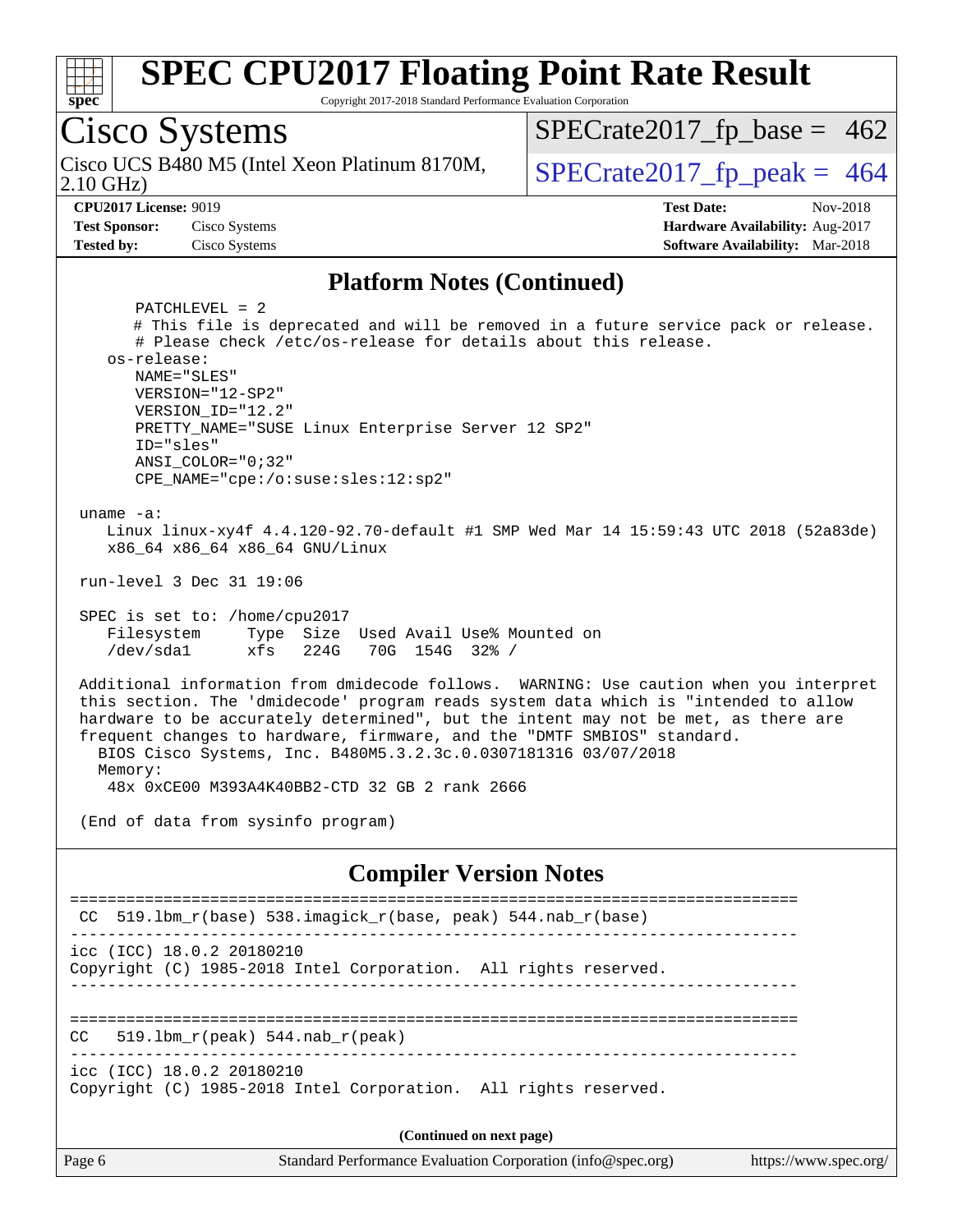| S<br>e<br>0<br>Ľ |  |  |  |  |  |  |
|------------------|--|--|--|--|--|--|

Copyright 2017-2018 Standard Performance Evaluation Corporation

#### Cisco Systems 2.10 GHz) Cisco UCS B480 M5 (Intel Xeon Platinum 8170M,  $SPECrate2017_fp\_peak = 464$ **[CPU2017 License:](http://www.spec.org/auto/cpu2017/Docs/result-fields.html#CPU2017License)** 9019 **[Test Date:](http://www.spec.org/auto/cpu2017/Docs/result-fields.html#TestDate)** Nov-2018 **[Test Sponsor:](http://www.spec.org/auto/cpu2017/Docs/result-fields.html#TestSponsor)** Cisco Systems **Cisco Systems [Hardware Availability:](http://www.spec.org/auto/cpu2017/Docs/result-fields.html#HardwareAvailability)** Aug-2017

 $SPECTate2017_fp\_base = 462$ 

**[Tested by:](http://www.spec.org/auto/cpu2017/Docs/result-fields.html#Testedby)** Cisco Systems **[Software Availability:](http://www.spec.org/auto/cpu2017/Docs/result-fields.html#SoftwareAvailability)** Mar-2018

#### **[Compiler Version Notes \(Continued\)](http://www.spec.org/auto/cpu2017/Docs/result-fields.html#CompilerVersionNotes)**

| Page 7                                                                                                                     |                                        | (Continued on next page)<br>Standard Performance Evaluation Corporation (info@spec.org) |  | https://www.spec.org/ |
|----------------------------------------------------------------------------------------------------------------------------|----------------------------------------|-----------------------------------------------------------------------------------------|--|-----------------------|
| 507.cactuBSSN_r(peak)<br>FC.                                                                                               |                                        |                                                                                         |  |                       |
| Copyright (C) 1985-2018 Intel Corporation. All rights reserved.                                                            |                                        |                                                                                         |  |                       |
| Copyright (C) 1985-2018 Intel Corporation. All rights reserved.<br>ifort (IFORT) 18.0.2 20180210                           |                                        |                                                                                         |  |                       |
| icpc (ICC) 18.0.2 20180210<br>Copyright (C) 1985-2018 Intel Corporation. All rights reserved.<br>icc (ICC) 18.0.2 20180210 |                                        |                                                                                         |  |                       |
| FC 507.cactuBSSN r(base)                                                                                                   |                                        |                                                                                         |  |                       |
| Copyright (C) 1985-2018 Intel Corporation. All rights reserved.                                                            |                                        |                                                                                         |  |                       |
| icpc (ICC) 18.0.2 20180210<br>Copyright (C) 1985-2018 Intel Corporation. All rights reserved.<br>icc (ICC) 18.0.2 20180210 |                                        |                                                                                         |  |                       |
| CC                                                                                                                         | 511.povray_r(peak) 526.blender_r(peak) |                                                                                         |  |                       |
| Copyright (C) 1985-2018 Intel Corporation. All rights reserved.                                                            |                                        |                                                                                         |  |                       |
| icpc (ICC) 18.0.2 20180210<br>Copyright (C) 1985-2018 Intel Corporation. All rights reserved.<br>icc (ICC) 18.0.2 20180210 |                                        |                                                                                         |  |                       |
| CC 511.povray_r(base) 526.blender_r(base)                                                                                  |                                        |                                                                                         |  |                       |
| icpc (ICC) 18.0.2 20180210<br>Copyright (C) 1985-2018 Intel Corporation. All rights reserved.                              |                                        |                                                                                         |  |                       |
| $CXXC 508.namd_r (peak) 510.parest_r (peak)$<br>_____________________                                                      |                                        |                                                                                         |  |                       |
| icpc (ICC) 18.0.2 20180210<br>Copyright (C) 1985-2018 Intel Corporation. All rights reserved.                              |                                        |                                                                                         |  |                       |
|                                                                                                                            |                                        |                                                                                         |  |                       |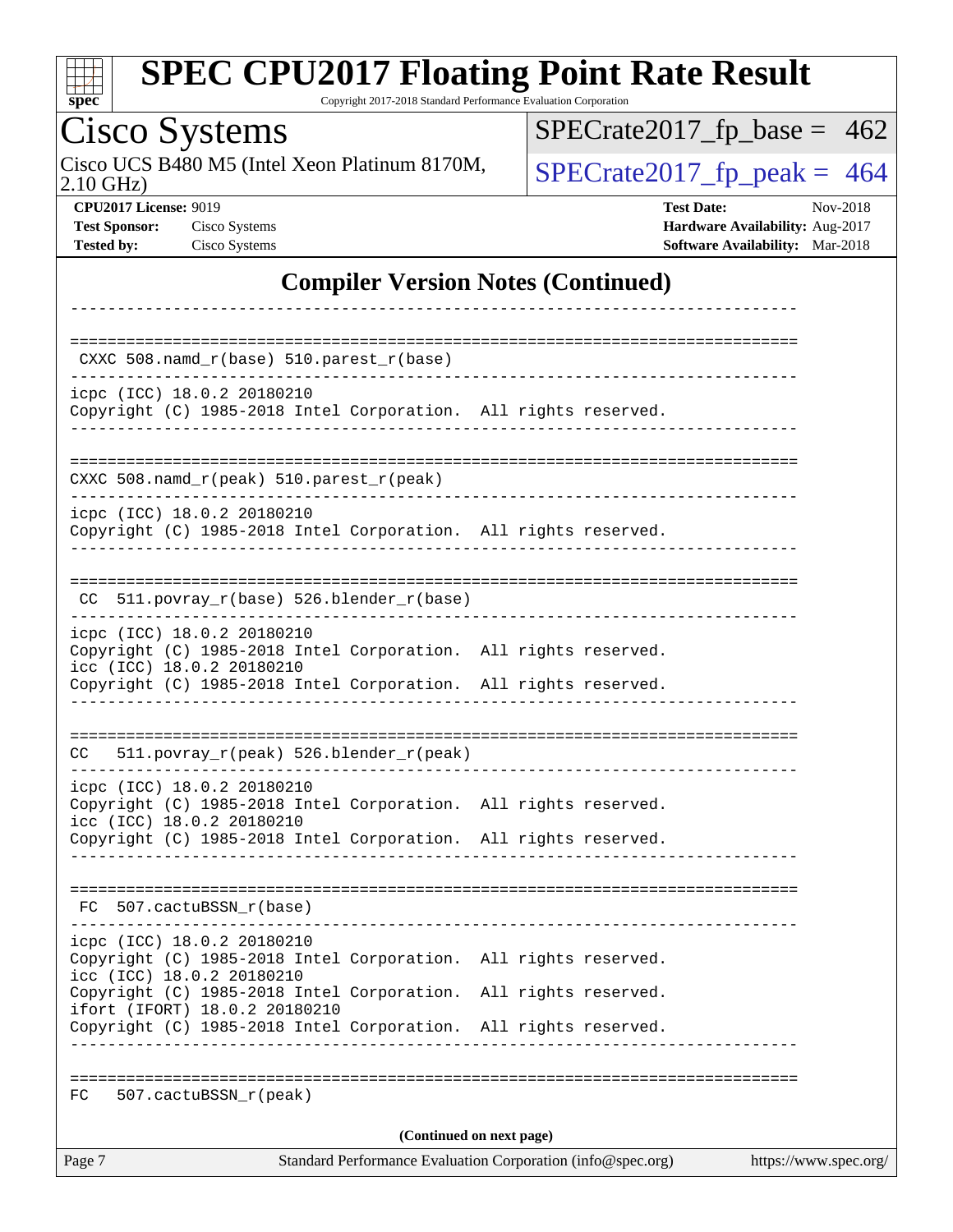

Copyright 2017-2018 Standard Performance Evaluation Corporation

Cisco Systems<br>Cisco UCS B480 M5 (Intel Xeon Platinum 8170M,

 $SPECTate 2017_fp\_peak = 464$  $SPECTate2017_fp\_base = 462$ 

2.10 GHz)

**[Tested by:](http://www.spec.org/auto/cpu2017/Docs/result-fields.html#Testedby)** Cisco Systems **[Software Availability:](http://www.spec.org/auto/cpu2017/Docs/result-fields.html#SoftwareAvailability)** Mar-2018

**[CPU2017 License:](http://www.spec.org/auto/cpu2017/Docs/result-fields.html#CPU2017License)** 9019 **[Test Date:](http://www.spec.org/auto/cpu2017/Docs/result-fields.html#TestDate)** Nov-2018 **[Test Sponsor:](http://www.spec.org/auto/cpu2017/Docs/result-fields.html#TestSponsor)** Cisco Systems **[Hardware Availability:](http://www.spec.org/auto/cpu2017/Docs/result-fields.html#HardwareAvailability)** Aug-2017

#### **[Compiler Version Notes \(Continued\)](http://www.spec.org/auto/cpu2017/Docs/result-fields.html#CompilerVersionNotes)**

|    | icpc (ICC) 18.0.2 20180210<br>Copyright (C) 1985-2018 Intel Corporation. All rights reserved.<br>icc (ICC) 18.0.2 20180210    |  |                                                                          |
|----|-------------------------------------------------------------------------------------------------------------------------------|--|--------------------------------------------------------------------------|
|    | Copyright (C) 1985-2018 Intel Corporation. All rights reserved.<br>ifort (IFORT) 18.0.2 20180210                              |  |                                                                          |
|    | Copyright (C) 1985-2018 Intel Corporation. All rights reserved.                                                               |  |                                                                          |
|    | ================================                                                                                              |  |                                                                          |
|    |                                                                                                                               |  | FC 503.bwaves_r(base, peak) 549.fotonik3d_r(base, peak) 554.roms_r(base) |
|    | ifort (IFORT) 18.0.2 20180210<br>Copyright (C) 1985-2018 Intel Corporation. All rights reserved.                              |  |                                                                          |
| FC | $554.rows_r (peak)$                                                                                                           |  |                                                                          |
|    | ifort (IFORT) 18.0.2 20180210<br>Copyright (C) 1985-2018 Intel Corporation. All rights reserved.                              |  |                                                                          |
|    | $CC$ 521.wrf_r(base) 527.cam4_r(base)                                                                                         |  |                                                                          |
|    | ifort (IFORT) 18.0.2 20180210<br>Copyright (C) 1985-2018 Intel Corporation. All rights reserved.<br>icc (ICC) 18.0.2 20180210 |  |                                                                          |
|    | Copyright (C) 1985-2018 Intel Corporation. All rights reserved.                                                               |  |                                                                          |
|    | $CC = 521.wrf_r(peak) 527.cam4_r(peak)$                                                                                       |  |                                                                          |
|    |                                                                                                                               |  |                                                                          |
|    | ifort (IFORT) 18.0.2 20180210<br>Copyright (C) 1985-2018 Intel Corporation. All rights reserved.<br>icc (ICC) 18.0.2 20180210 |  |                                                                          |
|    | Copyright (C) 1985-2018 Intel Corporation. All rights reserved.                                                               |  |                                                                          |
|    |                                                                                                                               |  |                                                                          |

### **[Base Compiler Invocation](http://www.spec.org/auto/cpu2017/Docs/result-fields.html#BaseCompilerInvocation)**

[C benchmarks](http://www.spec.org/auto/cpu2017/Docs/result-fields.html#Cbenchmarks):

[icc -m64 -std=c11](http://www.spec.org/cpu2017/results/res2018q4/cpu2017-20181127-09973.flags.html#user_CCbase_intel_icc_64bit_c11_33ee0cdaae7deeeab2a9725423ba97205ce30f63b9926c2519791662299b76a0318f32ddfffdc46587804de3178b4f9328c46fa7c2b0cd779d7a61945c91cd35)

**(Continued on next page)**

Page 8 Standard Performance Evaluation Corporation [\(info@spec.org\)](mailto:info@spec.org) <https://www.spec.org/>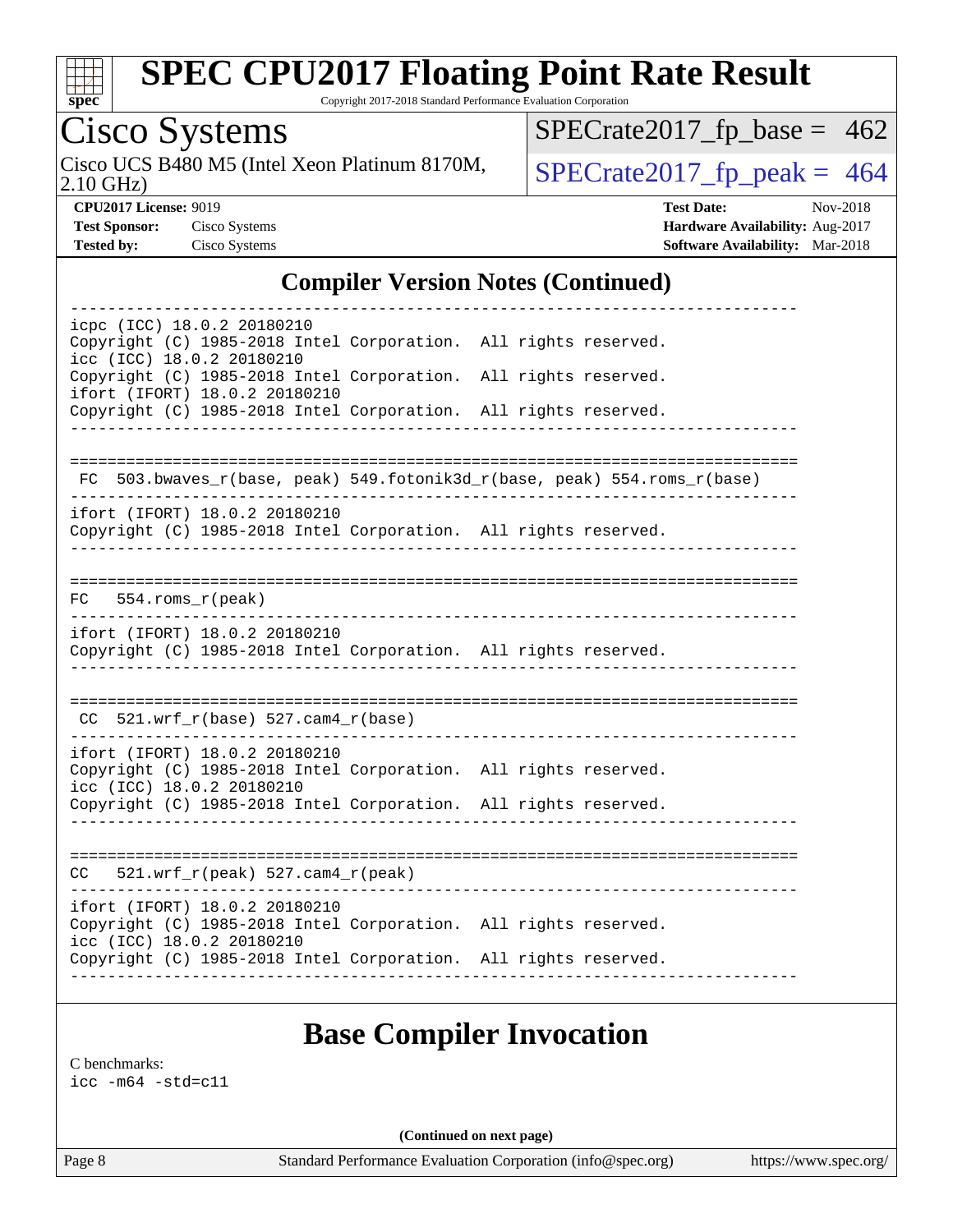

Copyright 2017-2018 Standard Performance Evaluation Corporation

### Cisco Systems

Cisco UCS B480 M5 (Intel Xeon Platinum 8170M,  $\big|$  [SPECrate2017\\_fp\\_peak =](http://www.spec.org/auto/cpu2017/Docs/result-fields.html#SPECrate2017fppeak) 464

 $SPECTate2017_fp\_base = 462$ 

2.10 GHz)

**[CPU2017 License:](http://www.spec.org/auto/cpu2017/Docs/result-fields.html#CPU2017License)** 9019 **[Test Date:](http://www.spec.org/auto/cpu2017/Docs/result-fields.html#TestDate)** Nov-2018 **[Test Sponsor:](http://www.spec.org/auto/cpu2017/Docs/result-fields.html#TestSponsor)** Cisco Systems **Cisco Systems [Hardware Availability:](http://www.spec.org/auto/cpu2017/Docs/result-fields.html#HardwareAvailability)** Aug-2017 **[Tested by:](http://www.spec.org/auto/cpu2017/Docs/result-fields.html#Testedby)** Cisco Systems **[Software Availability:](http://www.spec.org/auto/cpu2017/Docs/result-fields.html#SoftwareAvailability)** Mar-2018

### **[Base Compiler Invocation \(Continued\)](http://www.spec.org/auto/cpu2017/Docs/result-fields.html#BaseCompilerInvocation)**

[C++ benchmarks:](http://www.spec.org/auto/cpu2017/Docs/result-fields.html#CXXbenchmarks) [icpc -m64](http://www.spec.org/cpu2017/results/res2018q4/cpu2017-20181127-09973.flags.html#user_CXXbase_intel_icpc_64bit_4ecb2543ae3f1412ef961e0650ca070fec7b7afdcd6ed48761b84423119d1bf6bdf5cad15b44d48e7256388bc77273b966e5eb805aefd121eb22e9299b2ec9d9)

[Fortran benchmarks](http://www.spec.org/auto/cpu2017/Docs/result-fields.html#Fortranbenchmarks): [ifort -m64](http://www.spec.org/cpu2017/results/res2018q4/cpu2017-20181127-09973.flags.html#user_FCbase_intel_ifort_64bit_24f2bb282fbaeffd6157abe4f878425411749daecae9a33200eee2bee2fe76f3b89351d69a8130dd5949958ce389cf37ff59a95e7a40d588e8d3a57e0c3fd751)

[Benchmarks using both Fortran and C](http://www.spec.org/auto/cpu2017/Docs/result-fields.html#BenchmarksusingbothFortranandC): [ifort -m64](http://www.spec.org/cpu2017/results/res2018q4/cpu2017-20181127-09973.flags.html#user_CC_FCbase_intel_ifort_64bit_24f2bb282fbaeffd6157abe4f878425411749daecae9a33200eee2bee2fe76f3b89351d69a8130dd5949958ce389cf37ff59a95e7a40d588e8d3a57e0c3fd751) [icc -m64 -std=c11](http://www.spec.org/cpu2017/results/res2018q4/cpu2017-20181127-09973.flags.html#user_CC_FCbase_intel_icc_64bit_c11_33ee0cdaae7deeeab2a9725423ba97205ce30f63b9926c2519791662299b76a0318f32ddfffdc46587804de3178b4f9328c46fa7c2b0cd779d7a61945c91cd35)

[Benchmarks using both C and C++](http://www.spec.org/auto/cpu2017/Docs/result-fields.html#BenchmarksusingbothCandCXX): [icpc -m64](http://www.spec.org/cpu2017/results/res2018q4/cpu2017-20181127-09973.flags.html#user_CC_CXXbase_intel_icpc_64bit_4ecb2543ae3f1412ef961e0650ca070fec7b7afdcd6ed48761b84423119d1bf6bdf5cad15b44d48e7256388bc77273b966e5eb805aefd121eb22e9299b2ec9d9) [icc -m64 -std=c11](http://www.spec.org/cpu2017/results/res2018q4/cpu2017-20181127-09973.flags.html#user_CC_CXXbase_intel_icc_64bit_c11_33ee0cdaae7deeeab2a9725423ba97205ce30f63b9926c2519791662299b76a0318f32ddfffdc46587804de3178b4f9328c46fa7c2b0cd779d7a61945c91cd35)

[Benchmarks using Fortran, C, and C++:](http://www.spec.org/auto/cpu2017/Docs/result-fields.html#BenchmarksusingFortranCandCXX) [icpc -m64](http://www.spec.org/cpu2017/results/res2018q4/cpu2017-20181127-09973.flags.html#user_CC_CXX_FCbase_intel_icpc_64bit_4ecb2543ae3f1412ef961e0650ca070fec7b7afdcd6ed48761b84423119d1bf6bdf5cad15b44d48e7256388bc77273b966e5eb805aefd121eb22e9299b2ec9d9) [icc -m64 -std=c11](http://www.spec.org/cpu2017/results/res2018q4/cpu2017-20181127-09973.flags.html#user_CC_CXX_FCbase_intel_icc_64bit_c11_33ee0cdaae7deeeab2a9725423ba97205ce30f63b9926c2519791662299b76a0318f32ddfffdc46587804de3178b4f9328c46fa7c2b0cd779d7a61945c91cd35) [ifort -m64](http://www.spec.org/cpu2017/results/res2018q4/cpu2017-20181127-09973.flags.html#user_CC_CXX_FCbase_intel_ifort_64bit_24f2bb282fbaeffd6157abe4f878425411749daecae9a33200eee2bee2fe76f3b89351d69a8130dd5949958ce389cf37ff59a95e7a40d588e8d3a57e0c3fd751)

### **[Base Portability Flags](http://www.spec.org/auto/cpu2017/Docs/result-fields.html#BasePortabilityFlags)**

 503.bwaves\_r: [-DSPEC\\_LP64](http://www.spec.org/cpu2017/results/res2018q4/cpu2017-20181127-09973.flags.html#suite_basePORTABILITY503_bwaves_r_DSPEC_LP64) 507.cactuBSSN\_r: [-DSPEC\\_LP64](http://www.spec.org/cpu2017/results/res2018q4/cpu2017-20181127-09973.flags.html#suite_basePORTABILITY507_cactuBSSN_r_DSPEC_LP64) 508.namd\_r: [-DSPEC\\_LP64](http://www.spec.org/cpu2017/results/res2018q4/cpu2017-20181127-09973.flags.html#suite_basePORTABILITY508_namd_r_DSPEC_LP64) 510.parest\_r: [-DSPEC\\_LP64](http://www.spec.org/cpu2017/results/res2018q4/cpu2017-20181127-09973.flags.html#suite_basePORTABILITY510_parest_r_DSPEC_LP64) 511.povray\_r: [-DSPEC\\_LP64](http://www.spec.org/cpu2017/results/res2018q4/cpu2017-20181127-09973.flags.html#suite_basePORTABILITY511_povray_r_DSPEC_LP64) 519.lbm\_r: [-DSPEC\\_LP64](http://www.spec.org/cpu2017/results/res2018q4/cpu2017-20181127-09973.flags.html#suite_basePORTABILITY519_lbm_r_DSPEC_LP64) 521.wrf\_r: [-DSPEC\\_LP64](http://www.spec.org/cpu2017/results/res2018q4/cpu2017-20181127-09973.flags.html#suite_basePORTABILITY521_wrf_r_DSPEC_LP64) [-DSPEC\\_CASE\\_FLAG](http://www.spec.org/cpu2017/results/res2018q4/cpu2017-20181127-09973.flags.html#b521.wrf_r_baseCPORTABILITY_DSPEC_CASE_FLAG) [-convert big\\_endian](http://www.spec.org/cpu2017/results/res2018q4/cpu2017-20181127-09973.flags.html#user_baseFPORTABILITY521_wrf_r_convert_big_endian_c3194028bc08c63ac5d04de18c48ce6d347e4e562e8892b8bdbdc0214820426deb8554edfa529a3fb25a586e65a3d812c835984020483e7e73212c4d31a38223) 526.blender\_r: [-DSPEC\\_LP64](http://www.spec.org/cpu2017/results/res2018q4/cpu2017-20181127-09973.flags.html#suite_basePORTABILITY526_blender_r_DSPEC_LP64) [-DSPEC\\_LINUX](http://www.spec.org/cpu2017/results/res2018q4/cpu2017-20181127-09973.flags.html#b526.blender_r_baseCPORTABILITY_DSPEC_LINUX) [-funsigned-char](http://www.spec.org/cpu2017/results/res2018q4/cpu2017-20181127-09973.flags.html#user_baseCPORTABILITY526_blender_r_force_uchar_40c60f00ab013830e2dd6774aeded3ff59883ba5a1fc5fc14077f794d777847726e2a5858cbc7672e36e1b067e7e5c1d9a74f7176df07886a243d7cc18edfe67) 527.cam4\_r: [-DSPEC\\_LP64](http://www.spec.org/cpu2017/results/res2018q4/cpu2017-20181127-09973.flags.html#suite_basePORTABILITY527_cam4_r_DSPEC_LP64) [-DSPEC\\_CASE\\_FLAG](http://www.spec.org/cpu2017/results/res2018q4/cpu2017-20181127-09973.flags.html#b527.cam4_r_baseCPORTABILITY_DSPEC_CASE_FLAG) 538.imagick\_r: [-DSPEC\\_LP64](http://www.spec.org/cpu2017/results/res2018q4/cpu2017-20181127-09973.flags.html#suite_basePORTABILITY538_imagick_r_DSPEC_LP64) 544.nab\_r: [-DSPEC\\_LP64](http://www.spec.org/cpu2017/results/res2018q4/cpu2017-20181127-09973.flags.html#suite_basePORTABILITY544_nab_r_DSPEC_LP64) 549.fotonik3d\_r: [-DSPEC\\_LP64](http://www.spec.org/cpu2017/results/res2018q4/cpu2017-20181127-09973.flags.html#suite_basePORTABILITY549_fotonik3d_r_DSPEC_LP64) 554.roms\_r: [-DSPEC\\_LP64](http://www.spec.org/cpu2017/results/res2018q4/cpu2017-20181127-09973.flags.html#suite_basePORTABILITY554_roms_r_DSPEC_LP64)

### **[Base Optimization Flags](http://www.spec.org/auto/cpu2017/Docs/result-fields.html#BaseOptimizationFlags)**

[C benchmarks](http://www.spec.org/auto/cpu2017/Docs/result-fields.html#Cbenchmarks):

[-xCORE-AVX2](http://www.spec.org/cpu2017/results/res2018q4/cpu2017-20181127-09973.flags.html#user_CCbase_f-xCORE-AVX2) [-ipo](http://www.spec.org/cpu2017/results/res2018q4/cpu2017-20181127-09973.flags.html#user_CCbase_f-ipo) [-O3](http://www.spec.org/cpu2017/results/res2018q4/cpu2017-20181127-09973.flags.html#user_CCbase_f-O3) [-no-prec-div](http://www.spec.org/cpu2017/results/res2018q4/cpu2017-20181127-09973.flags.html#user_CCbase_f-no-prec-div) [-qopt-prefetch](http://www.spec.org/cpu2017/results/res2018q4/cpu2017-20181127-09973.flags.html#user_CCbase_f-qopt-prefetch) [-ffinite-math-only](http://www.spec.org/cpu2017/results/res2018q4/cpu2017-20181127-09973.flags.html#user_CCbase_f_finite_math_only_cb91587bd2077682c4b38af759c288ed7c732db004271a9512da14a4f8007909a5f1427ecbf1a0fb78ff2a814402c6114ac565ca162485bbcae155b5e4258871) [-qopt-mem-layout-trans=3](http://www.spec.org/cpu2017/results/res2018q4/cpu2017-20181127-09973.flags.html#user_CCbase_f-qopt-mem-layout-trans_de80db37974c74b1f0e20d883f0b675c88c3b01e9d123adea9b28688d64333345fb62bc4a798493513fdb68f60282f9a726aa07f478b2f7113531aecce732043)

[C++ benchmarks:](http://www.spec.org/auto/cpu2017/Docs/result-fields.html#CXXbenchmarks) [-xCORE-AVX2](http://www.spec.org/cpu2017/results/res2018q4/cpu2017-20181127-09973.flags.html#user_CXXbase_f-xCORE-AVX2) [-ipo](http://www.spec.org/cpu2017/results/res2018q4/cpu2017-20181127-09973.flags.html#user_CXXbase_f-ipo) [-O3](http://www.spec.org/cpu2017/results/res2018q4/cpu2017-20181127-09973.flags.html#user_CXXbase_f-O3) [-no-prec-div](http://www.spec.org/cpu2017/results/res2018q4/cpu2017-20181127-09973.flags.html#user_CXXbase_f-no-prec-div) [-qopt-prefetch](http://www.spec.org/cpu2017/results/res2018q4/cpu2017-20181127-09973.flags.html#user_CXXbase_f-qopt-prefetch) [-ffinite-math-only](http://www.spec.org/cpu2017/results/res2018q4/cpu2017-20181127-09973.flags.html#user_CXXbase_f_finite_math_only_cb91587bd2077682c4b38af759c288ed7c732db004271a9512da14a4f8007909a5f1427ecbf1a0fb78ff2a814402c6114ac565ca162485bbcae155b5e4258871) [-qopt-mem-layout-trans=3](http://www.spec.org/cpu2017/results/res2018q4/cpu2017-20181127-09973.flags.html#user_CXXbase_f-qopt-mem-layout-trans_de80db37974c74b1f0e20d883f0b675c88c3b01e9d123adea9b28688d64333345fb62bc4a798493513fdb68f60282f9a726aa07f478b2f7113531aecce732043)

**(Continued on next page)**

Page 9 Standard Performance Evaluation Corporation [\(info@spec.org\)](mailto:info@spec.org) <https://www.spec.org/>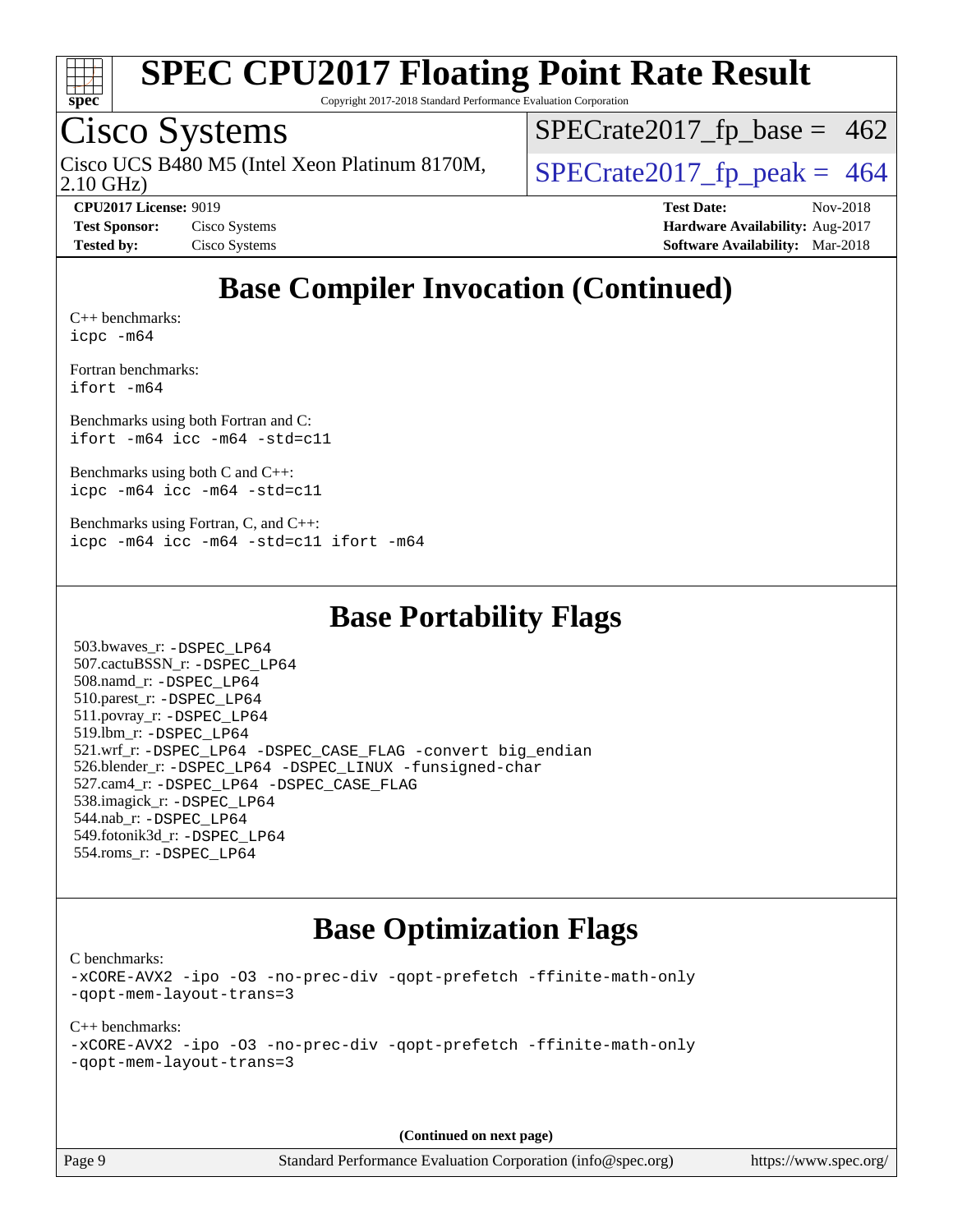

Copyright 2017-2018 Standard Performance Evaluation Corporation

## Cisco Systems

Cisco UCS B480 M5 (Intel Xeon Platinum 8170M,  $\big|$  [SPECrate2017\\_fp\\_peak =](http://www.spec.org/auto/cpu2017/Docs/result-fields.html#SPECrate2017fppeak) 464

 $SPECTate2017_fp\_base = 462$ 

2.10 GHz)

| <b>Test Sponsor:</b> | Cisco Systems |
|----------------------|---------------|
| <b>Tested by:</b>    | Cisco Systems |

**[CPU2017 License:](http://www.spec.org/auto/cpu2017/Docs/result-fields.html#CPU2017License)** 9019 **[Test Date:](http://www.spec.org/auto/cpu2017/Docs/result-fields.html#TestDate)** Nov-2018 **[Hardware Availability:](http://www.spec.org/auto/cpu2017/Docs/result-fields.html#HardwareAvailability)** Aug-2017 **[Software Availability:](http://www.spec.org/auto/cpu2017/Docs/result-fields.html#SoftwareAvailability)** Mar-2018

### **[Base Optimization Flags \(Continued\)](http://www.spec.org/auto/cpu2017/Docs/result-fields.html#BaseOptimizationFlags)**

[Fortran benchmarks](http://www.spec.org/auto/cpu2017/Docs/result-fields.html#Fortranbenchmarks):

[-xCORE-AVX2](http://www.spec.org/cpu2017/results/res2018q4/cpu2017-20181127-09973.flags.html#user_FCbase_f-xCORE-AVX2) [-ipo](http://www.spec.org/cpu2017/results/res2018q4/cpu2017-20181127-09973.flags.html#user_FCbase_f-ipo) [-O3](http://www.spec.org/cpu2017/results/res2018q4/cpu2017-20181127-09973.flags.html#user_FCbase_f-O3) [-no-prec-div](http://www.spec.org/cpu2017/results/res2018q4/cpu2017-20181127-09973.flags.html#user_FCbase_f-no-prec-div) [-qopt-prefetch](http://www.spec.org/cpu2017/results/res2018q4/cpu2017-20181127-09973.flags.html#user_FCbase_f-qopt-prefetch) [-ffinite-math-only](http://www.spec.org/cpu2017/results/res2018q4/cpu2017-20181127-09973.flags.html#user_FCbase_f_finite_math_only_cb91587bd2077682c4b38af759c288ed7c732db004271a9512da14a4f8007909a5f1427ecbf1a0fb78ff2a814402c6114ac565ca162485bbcae155b5e4258871) [-qopt-mem-layout-trans=3](http://www.spec.org/cpu2017/results/res2018q4/cpu2017-20181127-09973.flags.html#user_FCbase_f-qopt-mem-layout-trans_de80db37974c74b1f0e20d883f0b675c88c3b01e9d123adea9b28688d64333345fb62bc4a798493513fdb68f60282f9a726aa07f478b2f7113531aecce732043) [-nostandard-realloc-lhs](http://www.spec.org/cpu2017/results/res2018q4/cpu2017-20181127-09973.flags.html#user_FCbase_f_2003_std_realloc_82b4557e90729c0f113870c07e44d33d6f5a304b4f63d4c15d2d0f1fab99f5daaed73bdb9275d9ae411527f28b936061aa8b9c8f2d63842963b95c9dd6426b8a) [-align array32byte](http://www.spec.org/cpu2017/results/res2018q4/cpu2017-20181127-09973.flags.html#user_FCbase_align_array32byte_b982fe038af199962ba9a80c053b8342c548c85b40b8e86eb3cc33dee0d7986a4af373ac2d51c3f7cf710a18d62fdce2948f201cd044323541f22fc0fffc51b6) [Benchmarks using both Fortran and C](http://www.spec.org/auto/cpu2017/Docs/result-fields.html#BenchmarksusingbothFortranandC): [-xCORE-AVX2](http://www.spec.org/cpu2017/results/res2018q4/cpu2017-20181127-09973.flags.html#user_CC_FCbase_f-xCORE-AVX2) [-ipo](http://www.spec.org/cpu2017/results/res2018q4/cpu2017-20181127-09973.flags.html#user_CC_FCbase_f-ipo) [-O3](http://www.spec.org/cpu2017/results/res2018q4/cpu2017-20181127-09973.flags.html#user_CC_FCbase_f-O3) [-no-prec-div](http://www.spec.org/cpu2017/results/res2018q4/cpu2017-20181127-09973.flags.html#user_CC_FCbase_f-no-prec-div) [-qopt-prefetch](http://www.spec.org/cpu2017/results/res2018q4/cpu2017-20181127-09973.flags.html#user_CC_FCbase_f-qopt-prefetch) [-ffinite-math-only](http://www.spec.org/cpu2017/results/res2018q4/cpu2017-20181127-09973.flags.html#user_CC_FCbase_f_finite_math_only_cb91587bd2077682c4b38af759c288ed7c732db004271a9512da14a4f8007909a5f1427ecbf1a0fb78ff2a814402c6114ac565ca162485bbcae155b5e4258871) [-qopt-mem-layout-trans=3](http://www.spec.org/cpu2017/results/res2018q4/cpu2017-20181127-09973.flags.html#user_CC_FCbase_f-qopt-mem-layout-trans_de80db37974c74b1f0e20d883f0b675c88c3b01e9d123adea9b28688d64333345fb62bc4a798493513fdb68f60282f9a726aa07f478b2f7113531aecce732043) [-nostandard-realloc-lhs](http://www.spec.org/cpu2017/results/res2018q4/cpu2017-20181127-09973.flags.html#user_CC_FCbase_f_2003_std_realloc_82b4557e90729c0f113870c07e44d33d6f5a304b4f63d4c15d2d0f1fab99f5daaed73bdb9275d9ae411527f28b936061aa8b9c8f2d63842963b95c9dd6426b8a) [-align array32byte](http://www.spec.org/cpu2017/results/res2018q4/cpu2017-20181127-09973.flags.html#user_CC_FCbase_align_array32byte_b982fe038af199962ba9a80c053b8342c548c85b40b8e86eb3cc33dee0d7986a4af373ac2d51c3f7cf710a18d62fdce2948f201cd044323541f22fc0fffc51b6) [Benchmarks using both C and C++](http://www.spec.org/auto/cpu2017/Docs/result-fields.html#BenchmarksusingbothCandCXX): [-xCORE-AVX2](http://www.spec.org/cpu2017/results/res2018q4/cpu2017-20181127-09973.flags.html#user_CC_CXXbase_f-xCORE-AVX2) [-ipo](http://www.spec.org/cpu2017/results/res2018q4/cpu2017-20181127-09973.flags.html#user_CC_CXXbase_f-ipo) [-O3](http://www.spec.org/cpu2017/results/res2018q4/cpu2017-20181127-09973.flags.html#user_CC_CXXbase_f-O3) [-no-prec-div](http://www.spec.org/cpu2017/results/res2018q4/cpu2017-20181127-09973.flags.html#user_CC_CXXbase_f-no-prec-div) [-qopt-prefetch](http://www.spec.org/cpu2017/results/res2018q4/cpu2017-20181127-09973.flags.html#user_CC_CXXbase_f-qopt-prefetch) [-ffinite-math-only](http://www.spec.org/cpu2017/results/res2018q4/cpu2017-20181127-09973.flags.html#user_CC_CXXbase_f_finite_math_only_cb91587bd2077682c4b38af759c288ed7c732db004271a9512da14a4f8007909a5f1427ecbf1a0fb78ff2a814402c6114ac565ca162485bbcae155b5e4258871) [-qopt-mem-layout-trans=3](http://www.spec.org/cpu2017/results/res2018q4/cpu2017-20181127-09973.flags.html#user_CC_CXXbase_f-qopt-mem-layout-trans_de80db37974c74b1f0e20d883f0b675c88c3b01e9d123adea9b28688d64333345fb62bc4a798493513fdb68f60282f9a726aa07f478b2f7113531aecce732043) [Benchmarks using Fortran, C, and C++:](http://www.spec.org/auto/cpu2017/Docs/result-fields.html#BenchmarksusingFortranCandCXX) [-xCORE-AVX2](http://www.spec.org/cpu2017/results/res2018q4/cpu2017-20181127-09973.flags.html#user_CC_CXX_FCbase_f-xCORE-AVX2) [-ipo](http://www.spec.org/cpu2017/results/res2018q4/cpu2017-20181127-09973.flags.html#user_CC_CXX_FCbase_f-ipo) [-O3](http://www.spec.org/cpu2017/results/res2018q4/cpu2017-20181127-09973.flags.html#user_CC_CXX_FCbase_f-O3) [-no-prec-div](http://www.spec.org/cpu2017/results/res2018q4/cpu2017-20181127-09973.flags.html#user_CC_CXX_FCbase_f-no-prec-div) [-qopt-prefetch](http://www.spec.org/cpu2017/results/res2018q4/cpu2017-20181127-09973.flags.html#user_CC_CXX_FCbase_f-qopt-prefetch) [-ffinite-math-only](http://www.spec.org/cpu2017/results/res2018q4/cpu2017-20181127-09973.flags.html#user_CC_CXX_FCbase_f_finite_math_only_cb91587bd2077682c4b38af759c288ed7c732db004271a9512da14a4f8007909a5f1427ecbf1a0fb78ff2a814402c6114ac565ca162485bbcae155b5e4258871) [-qopt-mem-layout-trans=3](http://www.spec.org/cpu2017/results/res2018q4/cpu2017-20181127-09973.flags.html#user_CC_CXX_FCbase_f-qopt-mem-layout-trans_de80db37974c74b1f0e20d883f0b675c88c3b01e9d123adea9b28688d64333345fb62bc4a798493513fdb68f60282f9a726aa07f478b2f7113531aecce732043) [-nostandard-realloc-lhs](http://www.spec.org/cpu2017/results/res2018q4/cpu2017-20181127-09973.flags.html#user_CC_CXX_FCbase_f_2003_std_realloc_82b4557e90729c0f113870c07e44d33d6f5a304b4f63d4c15d2d0f1fab99f5daaed73bdb9275d9ae411527f28b936061aa8b9c8f2d63842963b95c9dd6426b8a) [-align array32byte](http://www.spec.org/cpu2017/results/res2018q4/cpu2017-20181127-09973.flags.html#user_CC_CXX_FCbase_align_array32byte_b982fe038af199962ba9a80c053b8342c548c85b40b8e86eb3cc33dee0d7986a4af373ac2d51c3f7cf710a18d62fdce2948f201cd044323541f22fc0fffc51b6)

### **[Peak Compiler Invocation](http://www.spec.org/auto/cpu2017/Docs/result-fields.html#PeakCompilerInvocation)**

[C benchmarks](http://www.spec.org/auto/cpu2017/Docs/result-fields.html#Cbenchmarks): [icc -m64 -std=c11](http://www.spec.org/cpu2017/results/res2018q4/cpu2017-20181127-09973.flags.html#user_CCpeak_intel_icc_64bit_c11_33ee0cdaae7deeeab2a9725423ba97205ce30f63b9926c2519791662299b76a0318f32ddfffdc46587804de3178b4f9328c46fa7c2b0cd779d7a61945c91cd35)

[C++ benchmarks:](http://www.spec.org/auto/cpu2017/Docs/result-fields.html#CXXbenchmarks) [icpc -m64](http://www.spec.org/cpu2017/results/res2018q4/cpu2017-20181127-09973.flags.html#user_CXXpeak_intel_icpc_64bit_4ecb2543ae3f1412ef961e0650ca070fec7b7afdcd6ed48761b84423119d1bf6bdf5cad15b44d48e7256388bc77273b966e5eb805aefd121eb22e9299b2ec9d9)

[Fortran benchmarks](http://www.spec.org/auto/cpu2017/Docs/result-fields.html#Fortranbenchmarks): [ifort -m64](http://www.spec.org/cpu2017/results/res2018q4/cpu2017-20181127-09973.flags.html#user_FCpeak_intel_ifort_64bit_24f2bb282fbaeffd6157abe4f878425411749daecae9a33200eee2bee2fe76f3b89351d69a8130dd5949958ce389cf37ff59a95e7a40d588e8d3a57e0c3fd751)

[Benchmarks using both Fortran and C](http://www.spec.org/auto/cpu2017/Docs/result-fields.html#BenchmarksusingbothFortranandC): [ifort -m64](http://www.spec.org/cpu2017/results/res2018q4/cpu2017-20181127-09973.flags.html#user_CC_FCpeak_intel_ifort_64bit_24f2bb282fbaeffd6157abe4f878425411749daecae9a33200eee2bee2fe76f3b89351d69a8130dd5949958ce389cf37ff59a95e7a40d588e8d3a57e0c3fd751) [icc -m64 -std=c11](http://www.spec.org/cpu2017/results/res2018q4/cpu2017-20181127-09973.flags.html#user_CC_FCpeak_intel_icc_64bit_c11_33ee0cdaae7deeeab2a9725423ba97205ce30f63b9926c2519791662299b76a0318f32ddfffdc46587804de3178b4f9328c46fa7c2b0cd779d7a61945c91cd35)

[Benchmarks using both C and C++](http://www.spec.org/auto/cpu2017/Docs/result-fields.html#BenchmarksusingbothCandCXX): [icpc -m64](http://www.spec.org/cpu2017/results/res2018q4/cpu2017-20181127-09973.flags.html#user_CC_CXXpeak_intel_icpc_64bit_4ecb2543ae3f1412ef961e0650ca070fec7b7afdcd6ed48761b84423119d1bf6bdf5cad15b44d48e7256388bc77273b966e5eb805aefd121eb22e9299b2ec9d9) [icc -m64 -std=c11](http://www.spec.org/cpu2017/results/res2018q4/cpu2017-20181127-09973.flags.html#user_CC_CXXpeak_intel_icc_64bit_c11_33ee0cdaae7deeeab2a9725423ba97205ce30f63b9926c2519791662299b76a0318f32ddfffdc46587804de3178b4f9328c46fa7c2b0cd779d7a61945c91cd35)

[Benchmarks using Fortran, C, and C++:](http://www.spec.org/auto/cpu2017/Docs/result-fields.html#BenchmarksusingFortranCandCXX) [icpc -m64](http://www.spec.org/cpu2017/results/res2018q4/cpu2017-20181127-09973.flags.html#user_CC_CXX_FCpeak_intel_icpc_64bit_4ecb2543ae3f1412ef961e0650ca070fec7b7afdcd6ed48761b84423119d1bf6bdf5cad15b44d48e7256388bc77273b966e5eb805aefd121eb22e9299b2ec9d9) [icc -m64 -std=c11](http://www.spec.org/cpu2017/results/res2018q4/cpu2017-20181127-09973.flags.html#user_CC_CXX_FCpeak_intel_icc_64bit_c11_33ee0cdaae7deeeab2a9725423ba97205ce30f63b9926c2519791662299b76a0318f32ddfffdc46587804de3178b4f9328c46fa7c2b0cd779d7a61945c91cd35) [ifort -m64](http://www.spec.org/cpu2017/results/res2018q4/cpu2017-20181127-09973.flags.html#user_CC_CXX_FCpeak_intel_ifort_64bit_24f2bb282fbaeffd6157abe4f878425411749daecae9a33200eee2bee2fe76f3b89351d69a8130dd5949958ce389cf37ff59a95e7a40d588e8d3a57e0c3fd751)

### **[Peak Portability Flags](http://www.spec.org/auto/cpu2017/Docs/result-fields.html#PeakPortabilityFlags)**

Same as Base Portability Flags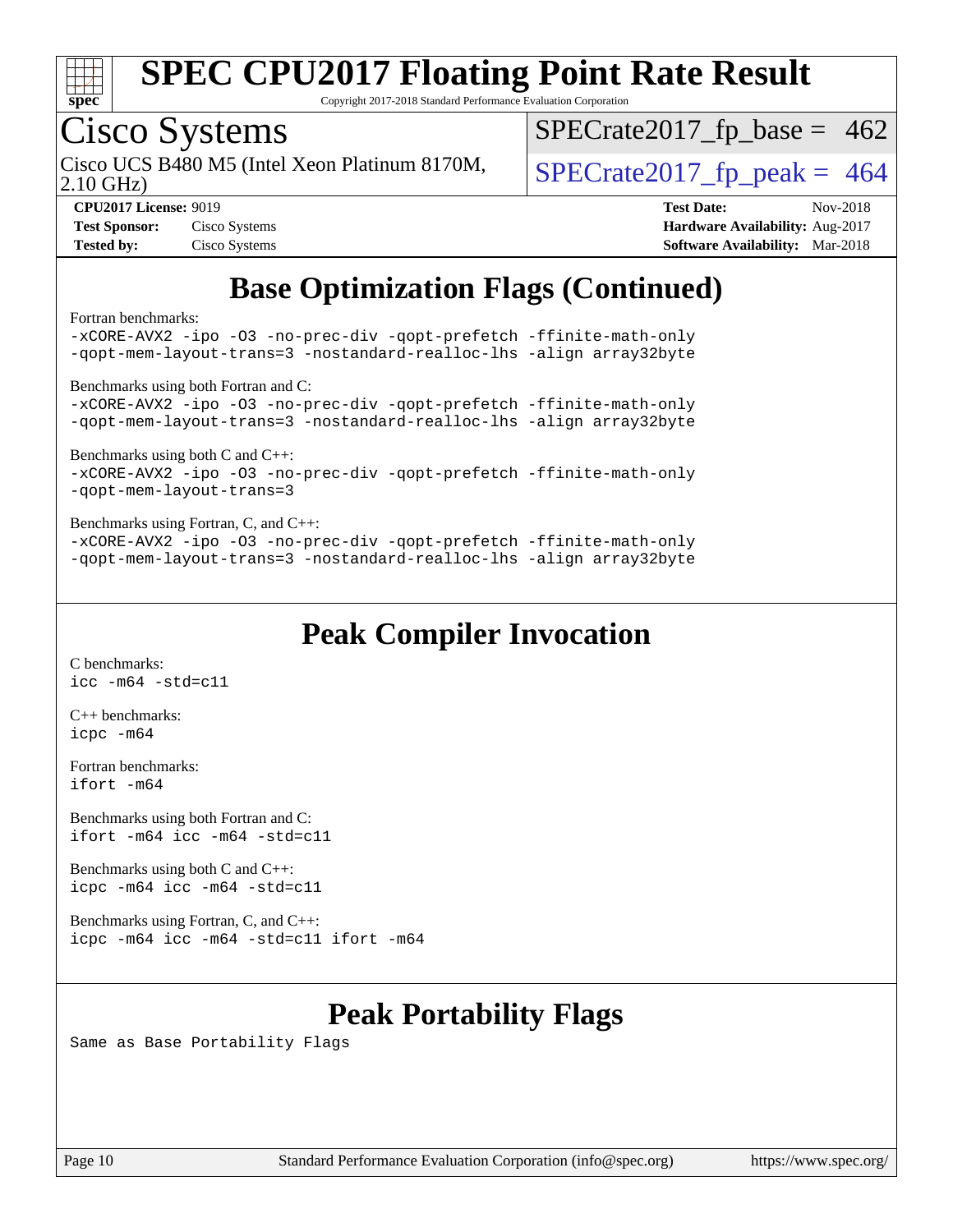

Copyright 2017-2018 Standard Performance Evaluation Corporation

### Cisco Systems

Cisco UCS B480 M5 (Intel Xeon Platinum 8170M,  $\big|$  [SPECrate2017\\_fp\\_peak =](http://www.spec.org/auto/cpu2017/Docs/result-fields.html#SPECrate2017fppeak) 464

 $SPECTate2017_fp\_base = 462$ 

2.10 GHz)

**[Tested by:](http://www.spec.org/auto/cpu2017/Docs/result-fields.html#Testedby)** Cisco Systems **[Software Availability:](http://www.spec.org/auto/cpu2017/Docs/result-fields.html#SoftwareAvailability)** Mar-2018

**[CPU2017 License:](http://www.spec.org/auto/cpu2017/Docs/result-fields.html#CPU2017License)** 9019 **[Test Date:](http://www.spec.org/auto/cpu2017/Docs/result-fields.html#TestDate)** Nov-2018 **[Test Sponsor:](http://www.spec.org/auto/cpu2017/Docs/result-fields.html#TestSponsor)** Cisco Systems **[Hardware Availability:](http://www.spec.org/auto/cpu2017/Docs/result-fields.html#HardwareAvailability)** Aug-2017

### **[Peak Optimization Flags](http://www.spec.org/auto/cpu2017/Docs/result-fields.html#PeakOptimizationFlags)**

```
C benchmarks:
```
 519.lbm\_r: [-prof-gen](http://www.spec.org/cpu2017/results/res2018q4/cpu2017-20181127-09973.flags.html#user_peakPASS1_CFLAGSPASS1_LDFLAGS519_lbm_r_prof_gen_5aa4926d6013ddb2a31985c654b3eb18169fc0c6952a63635c234f711e6e63dd76e94ad52365559451ec499a2cdb89e4dc58ba4c67ef54ca681ffbe1461d6b36)(pass 1) [-prof-use](http://www.spec.org/cpu2017/results/res2018q4/cpu2017-20181127-09973.flags.html#user_peakPASS2_CFLAGSPASS2_LDFLAGS519_lbm_r_prof_use_1a21ceae95f36a2b53c25747139a6c16ca95bd9def2a207b4f0849963b97e94f5260e30a0c64f4bb623698870e679ca08317ef8150905d41bd88c6f78df73f19)(pass 2) [-ipo](http://www.spec.org/cpu2017/results/res2018q4/cpu2017-20181127-09973.flags.html#user_peakPASS1_COPTIMIZEPASS2_COPTIMIZE519_lbm_r_f-ipo) [-xCORE-AVX2](http://www.spec.org/cpu2017/results/res2018q4/cpu2017-20181127-09973.flags.html#user_peakPASS2_COPTIMIZE519_lbm_r_f-xCORE-AVX2) [-O3](http://www.spec.org/cpu2017/results/res2018q4/cpu2017-20181127-09973.flags.html#user_peakPASS1_COPTIMIZEPASS2_COPTIMIZE519_lbm_r_f-O3) [-no-prec-div](http://www.spec.org/cpu2017/results/res2018q4/cpu2017-20181127-09973.flags.html#user_peakPASS1_COPTIMIZEPASS2_COPTIMIZE519_lbm_r_f-no-prec-div) [-qopt-prefetch](http://www.spec.org/cpu2017/results/res2018q4/cpu2017-20181127-09973.flags.html#user_peakPASS1_COPTIMIZEPASS2_COPTIMIZE519_lbm_r_f-qopt-prefetch) [-ffinite-math-only](http://www.spec.org/cpu2017/results/res2018q4/cpu2017-20181127-09973.flags.html#user_peakPASS1_COPTIMIZEPASS2_COPTIMIZE519_lbm_r_f_finite_math_only_cb91587bd2077682c4b38af759c288ed7c732db004271a9512da14a4f8007909a5f1427ecbf1a0fb78ff2a814402c6114ac565ca162485bbcae155b5e4258871) [-qopt-mem-layout-trans=3](http://www.spec.org/cpu2017/results/res2018q4/cpu2017-20181127-09973.flags.html#user_peakPASS1_COPTIMIZEPASS2_COPTIMIZE519_lbm_r_f-qopt-mem-layout-trans_de80db37974c74b1f0e20d883f0b675c88c3b01e9d123adea9b28688d64333345fb62bc4a798493513fdb68f60282f9a726aa07f478b2f7113531aecce732043) 538.imagick\_r: [-xCORE-AVX2](http://www.spec.org/cpu2017/results/res2018q4/cpu2017-20181127-09973.flags.html#user_peakCOPTIMIZE538_imagick_r_f-xCORE-AVX2) [-ipo](http://www.spec.org/cpu2017/results/res2018q4/cpu2017-20181127-09973.flags.html#user_peakCOPTIMIZE538_imagick_r_f-ipo) [-O3](http://www.spec.org/cpu2017/results/res2018q4/cpu2017-20181127-09973.flags.html#user_peakCOPTIMIZE538_imagick_r_f-O3) [-no-prec-div](http://www.spec.org/cpu2017/results/res2018q4/cpu2017-20181127-09973.flags.html#user_peakCOPTIMIZE538_imagick_r_f-no-prec-div) [-qopt-prefetch](http://www.spec.org/cpu2017/results/res2018q4/cpu2017-20181127-09973.flags.html#user_peakCOPTIMIZE538_imagick_r_f-qopt-prefetch) [-ffinite-math-only](http://www.spec.org/cpu2017/results/res2018q4/cpu2017-20181127-09973.flags.html#user_peakCOPTIMIZE538_imagick_r_f_finite_math_only_cb91587bd2077682c4b38af759c288ed7c732db004271a9512da14a4f8007909a5f1427ecbf1a0fb78ff2a814402c6114ac565ca162485bbcae155b5e4258871) [-qopt-mem-layout-trans=3](http://www.spec.org/cpu2017/results/res2018q4/cpu2017-20181127-09973.flags.html#user_peakCOPTIMIZE538_imagick_r_f-qopt-mem-layout-trans_de80db37974c74b1f0e20d883f0b675c88c3b01e9d123adea9b28688d64333345fb62bc4a798493513fdb68f60282f9a726aa07f478b2f7113531aecce732043) 544.nab\_r: Same as 519.lbm\_r [C++ benchmarks:](http://www.spec.org/auto/cpu2017/Docs/result-fields.html#CXXbenchmarks) [-prof-gen](http://www.spec.org/cpu2017/results/res2018q4/cpu2017-20181127-09973.flags.html#user_CXXpeak_prof_gen_5aa4926d6013ddb2a31985c654b3eb18169fc0c6952a63635c234f711e6e63dd76e94ad52365559451ec499a2cdb89e4dc58ba4c67ef54ca681ffbe1461d6b36)(pass 1) [-prof-use](http://www.spec.org/cpu2017/results/res2018q4/cpu2017-20181127-09973.flags.html#user_CXXpeak_prof_use_1a21ceae95f36a2b53c25747139a6c16ca95bd9def2a207b4f0849963b97e94f5260e30a0c64f4bb623698870e679ca08317ef8150905d41bd88c6f78df73f19)(pass 2) [-ipo](http://www.spec.org/cpu2017/results/res2018q4/cpu2017-20181127-09973.flags.html#user_CXXpeak_f-ipo) [-xCORE-AVX2](http://www.spec.org/cpu2017/results/res2018q4/cpu2017-20181127-09973.flags.html#user_CXXpeak_f-xCORE-AVX2) [-O3](http://www.spec.org/cpu2017/results/res2018q4/cpu2017-20181127-09973.flags.html#user_CXXpeak_f-O3) [-no-prec-div](http://www.spec.org/cpu2017/results/res2018q4/cpu2017-20181127-09973.flags.html#user_CXXpeak_f-no-prec-div) [-qopt-prefetch](http://www.spec.org/cpu2017/results/res2018q4/cpu2017-20181127-09973.flags.html#user_CXXpeak_f-qopt-prefetch) [-ffinite-math-only](http://www.spec.org/cpu2017/results/res2018q4/cpu2017-20181127-09973.flags.html#user_CXXpeak_f_finite_math_only_cb91587bd2077682c4b38af759c288ed7c732db004271a9512da14a4f8007909a5f1427ecbf1a0fb78ff2a814402c6114ac565ca162485bbcae155b5e4258871) [-qopt-mem-layout-trans=3](http://www.spec.org/cpu2017/results/res2018q4/cpu2017-20181127-09973.flags.html#user_CXXpeak_f-qopt-mem-layout-trans_de80db37974c74b1f0e20d883f0b675c88c3b01e9d123adea9b28688d64333345fb62bc4a798493513fdb68f60282f9a726aa07f478b2f7113531aecce732043) [Fortran benchmarks](http://www.spec.org/auto/cpu2017/Docs/result-fields.html#Fortranbenchmarks): 503.bwaves\_r: [-xCORE-AVX2](http://www.spec.org/cpu2017/results/res2018q4/cpu2017-20181127-09973.flags.html#user_peakFOPTIMIZE503_bwaves_r_f-xCORE-AVX2) [-ipo](http://www.spec.org/cpu2017/results/res2018q4/cpu2017-20181127-09973.flags.html#user_peakFOPTIMIZE503_bwaves_r_f-ipo) [-O3](http://www.spec.org/cpu2017/results/res2018q4/cpu2017-20181127-09973.flags.html#user_peakFOPTIMIZE503_bwaves_r_f-O3) [-no-prec-div](http://www.spec.org/cpu2017/results/res2018q4/cpu2017-20181127-09973.flags.html#user_peakFOPTIMIZE503_bwaves_r_f-no-prec-div) [-qopt-prefetch](http://www.spec.org/cpu2017/results/res2018q4/cpu2017-20181127-09973.flags.html#user_peakFOPTIMIZE503_bwaves_r_f-qopt-prefetch) [-ffinite-math-only](http://www.spec.org/cpu2017/results/res2018q4/cpu2017-20181127-09973.flags.html#user_peakFOPTIMIZE503_bwaves_r_f_finite_math_only_cb91587bd2077682c4b38af759c288ed7c732db004271a9512da14a4f8007909a5f1427ecbf1a0fb78ff2a814402c6114ac565ca162485bbcae155b5e4258871) [-qopt-mem-layout-trans=3](http://www.spec.org/cpu2017/results/res2018q4/cpu2017-20181127-09973.flags.html#user_peakFOPTIMIZE503_bwaves_r_f-qopt-mem-layout-trans_de80db37974c74b1f0e20d883f0b675c88c3b01e9d123adea9b28688d64333345fb62bc4a798493513fdb68f60282f9a726aa07f478b2f7113531aecce732043) [-nostandard-realloc-lhs](http://www.spec.org/cpu2017/results/res2018q4/cpu2017-20181127-09973.flags.html#user_peakEXTRA_FOPTIMIZE503_bwaves_r_f_2003_std_realloc_82b4557e90729c0f113870c07e44d33d6f5a304b4f63d4c15d2d0f1fab99f5daaed73bdb9275d9ae411527f28b936061aa8b9c8f2d63842963b95c9dd6426b8a) [-align array32byte](http://www.spec.org/cpu2017/results/res2018q4/cpu2017-20181127-09973.flags.html#user_peakEXTRA_FOPTIMIZE503_bwaves_r_align_array32byte_b982fe038af199962ba9a80c053b8342c548c85b40b8e86eb3cc33dee0d7986a4af373ac2d51c3f7cf710a18d62fdce2948f201cd044323541f22fc0fffc51b6) 549.fotonik3d\_r: Same as 503.bwaves\_r 554.roms\_r: [-prof-gen](http://www.spec.org/cpu2017/results/res2018q4/cpu2017-20181127-09973.flags.html#user_peakPASS1_FFLAGSPASS1_LDFLAGS554_roms_r_prof_gen_5aa4926d6013ddb2a31985c654b3eb18169fc0c6952a63635c234f711e6e63dd76e94ad52365559451ec499a2cdb89e4dc58ba4c67ef54ca681ffbe1461d6b36)(pass 1) [-prof-use](http://www.spec.org/cpu2017/results/res2018q4/cpu2017-20181127-09973.flags.html#user_peakPASS2_FFLAGSPASS2_LDFLAGS554_roms_r_prof_use_1a21ceae95f36a2b53c25747139a6c16ca95bd9def2a207b4f0849963b97e94f5260e30a0c64f4bb623698870e679ca08317ef8150905d41bd88c6f78df73f19)(pass 2) [-ipo](http://www.spec.org/cpu2017/results/res2018q4/cpu2017-20181127-09973.flags.html#user_peakPASS1_FOPTIMIZEPASS2_FOPTIMIZE554_roms_r_f-ipo) [-xCORE-AVX2](http://www.spec.org/cpu2017/results/res2018q4/cpu2017-20181127-09973.flags.html#user_peakPASS2_FOPTIMIZE554_roms_r_f-xCORE-AVX2) [-O3](http://www.spec.org/cpu2017/results/res2018q4/cpu2017-20181127-09973.flags.html#user_peakPASS1_FOPTIMIZEPASS2_FOPTIMIZE554_roms_r_f-O3) [-no-prec-div](http://www.spec.org/cpu2017/results/res2018q4/cpu2017-20181127-09973.flags.html#user_peakPASS1_FOPTIMIZEPASS2_FOPTIMIZE554_roms_r_f-no-prec-div) [-qopt-prefetch](http://www.spec.org/cpu2017/results/res2018q4/cpu2017-20181127-09973.flags.html#user_peakPASS1_FOPTIMIZEPASS2_FOPTIMIZE554_roms_r_f-qopt-prefetch) [-ffinite-math-only](http://www.spec.org/cpu2017/results/res2018q4/cpu2017-20181127-09973.flags.html#user_peakPASS1_FOPTIMIZEPASS2_FOPTIMIZE554_roms_r_f_finite_math_only_cb91587bd2077682c4b38af759c288ed7c732db004271a9512da14a4f8007909a5f1427ecbf1a0fb78ff2a814402c6114ac565ca162485bbcae155b5e4258871) [-qopt-mem-layout-trans=3](http://www.spec.org/cpu2017/results/res2018q4/cpu2017-20181127-09973.flags.html#user_peakPASS1_FOPTIMIZEPASS2_FOPTIMIZE554_roms_r_f-qopt-mem-layout-trans_de80db37974c74b1f0e20d883f0b675c88c3b01e9d123adea9b28688d64333345fb62bc4a798493513fdb68f60282f9a726aa07f478b2f7113531aecce732043) [-nostandard-realloc-lhs](http://www.spec.org/cpu2017/results/res2018q4/cpu2017-20181127-09973.flags.html#user_peakEXTRA_FOPTIMIZE554_roms_r_f_2003_std_realloc_82b4557e90729c0f113870c07e44d33d6f5a304b4f63d4c15d2d0f1fab99f5daaed73bdb9275d9ae411527f28b936061aa8b9c8f2d63842963b95c9dd6426b8a) [-align array32byte](http://www.spec.org/cpu2017/results/res2018q4/cpu2017-20181127-09973.flags.html#user_peakEXTRA_FOPTIMIZE554_roms_r_align_array32byte_b982fe038af199962ba9a80c053b8342c548c85b40b8e86eb3cc33dee0d7986a4af373ac2d51c3f7cf710a18d62fdce2948f201cd044323541f22fc0fffc51b6) [Benchmarks using both Fortran and C](http://www.spec.org/auto/cpu2017/Docs/result-fields.html#BenchmarksusingbothFortranandC): [-prof-gen](http://www.spec.org/cpu2017/results/res2018q4/cpu2017-20181127-09973.flags.html#user_CC_FCpeak_prof_gen_5aa4926d6013ddb2a31985c654b3eb18169fc0c6952a63635c234f711e6e63dd76e94ad52365559451ec499a2cdb89e4dc58ba4c67ef54ca681ffbe1461d6b36)(pass 1) [-prof-use](http://www.spec.org/cpu2017/results/res2018q4/cpu2017-20181127-09973.flags.html#user_CC_FCpeak_prof_use_1a21ceae95f36a2b53c25747139a6c16ca95bd9def2a207b4f0849963b97e94f5260e30a0c64f4bb623698870e679ca08317ef8150905d41bd88c6f78df73f19)(pass 2) [-ipo](http://www.spec.org/cpu2017/results/res2018q4/cpu2017-20181127-09973.flags.html#user_CC_FCpeak_f-ipo) [-xCORE-AVX2](http://www.spec.org/cpu2017/results/res2018q4/cpu2017-20181127-09973.flags.html#user_CC_FCpeak_f-xCORE-AVX2) [-O3](http://www.spec.org/cpu2017/results/res2018q4/cpu2017-20181127-09973.flags.html#user_CC_FCpeak_f-O3) [-no-prec-div](http://www.spec.org/cpu2017/results/res2018q4/cpu2017-20181127-09973.flags.html#user_CC_FCpeak_f-no-prec-div) [-qopt-prefetch](http://www.spec.org/cpu2017/results/res2018q4/cpu2017-20181127-09973.flags.html#user_CC_FCpeak_f-qopt-prefetch) [-ffinite-math-only](http://www.spec.org/cpu2017/results/res2018q4/cpu2017-20181127-09973.flags.html#user_CC_FCpeak_f_finite_math_only_cb91587bd2077682c4b38af759c288ed7c732db004271a9512da14a4f8007909a5f1427ecbf1a0fb78ff2a814402c6114ac565ca162485bbcae155b5e4258871) [-qopt-mem-layout-trans=3](http://www.spec.org/cpu2017/results/res2018q4/cpu2017-20181127-09973.flags.html#user_CC_FCpeak_f-qopt-mem-layout-trans_de80db37974c74b1f0e20d883f0b675c88c3b01e9d123adea9b28688d64333345fb62bc4a798493513fdb68f60282f9a726aa07f478b2f7113531aecce732043) [-nostandard-realloc-lhs](http://www.spec.org/cpu2017/results/res2018q4/cpu2017-20181127-09973.flags.html#user_CC_FCpeak_f_2003_std_realloc_82b4557e90729c0f113870c07e44d33d6f5a304b4f63d4c15d2d0f1fab99f5daaed73bdb9275d9ae411527f28b936061aa8b9c8f2d63842963b95c9dd6426b8a) [-align array32byte](http://www.spec.org/cpu2017/results/res2018q4/cpu2017-20181127-09973.flags.html#user_CC_FCpeak_align_array32byte_b982fe038af199962ba9a80c053b8342c548c85b40b8e86eb3cc33dee0d7986a4af373ac2d51c3f7cf710a18d62fdce2948f201cd044323541f22fc0fffc51b6) [Benchmarks using both C and C++:](http://www.spec.org/auto/cpu2017/Docs/result-fields.html#BenchmarksusingbothCandCXX) [-prof-gen](http://www.spec.org/cpu2017/results/res2018q4/cpu2017-20181127-09973.flags.html#user_CC_CXXpeak_prof_gen_5aa4926d6013ddb2a31985c654b3eb18169fc0c6952a63635c234f711e6e63dd76e94ad52365559451ec499a2cdb89e4dc58ba4c67ef54ca681ffbe1461d6b36)(pass 1) [-prof-use](http://www.spec.org/cpu2017/results/res2018q4/cpu2017-20181127-09973.flags.html#user_CC_CXXpeak_prof_use_1a21ceae95f36a2b53c25747139a6c16ca95bd9def2a207b4f0849963b97e94f5260e30a0c64f4bb623698870e679ca08317ef8150905d41bd88c6f78df73f19)(pass 2) [-ipo](http://www.spec.org/cpu2017/results/res2018q4/cpu2017-20181127-09973.flags.html#user_CC_CXXpeak_f-ipo) [-xCORE-AVX2](http://www.spec.org/cpu2017/results/res2018q4/cpu2017-20181127-09973.flags.html#user_CC_CXXpeak_f-xCORE-AVX2) [-O3](http://www.spec.org/cpu2017/results/res2018q4/cpu2017-20181127-09973.flags.html#user_CC_CXXpeak_f-O3) [-no-prec-div](http://www.spec.org/cpu2017/results/res2018q4/cpu2017-20181127-09973.flags.html#user_CC_CXXpeak_f-no-prec-div) [-qopt-prefetch](http://www.spec.org/cpu2017/results/res2018q4/cpu2017-20181127-09973.flags.html#user_CC_CXXpeak_f-qopt-prefetch) [-ffinite-math-only](http://www.spec.org/cpu2017/results/res2018q4/cpu2017-20181127-09973.flags.html#user_CC_CXXpeak_f_finite_math_only_cb91587bd2077682c4b38af759c288ed7c732db004271a9512da14a4f8007909a5f1427ecbf1a0fb78ff2a814402c6114ac565ca162485bbcae155b5e4258871) [-qopt-mem-layout-trans=3](http://www.spec.org/cpu2017/results/res2018q4/cpu2017-20181127-09973.flags.html#user_CC_CXXpeak_f-qopt-mem-layout-trans_de80db37974c74b1f0e20d883f0b675c88c3b01e9d123adea9b28688d64333345fb62bc4a798493513fdb68f60282f9a726aa07f478b2f7113531aecce732043) [Benchmarks using Fortran, C, and C++](http://www.spec.org/auto/cpu2017/Docs/result-fields.html#BenchmarksusingFortranCandCXX): [-prof-gen](http://www.spec.org/cpu2017/results/res2018q4/cpu2017-20181127-09973.flags.html#user_CC_CXX_FCpeak_prof_gen_5aa4926d6013ddb2a31985c654b3eb18169fc0c6952a63635c234f711e6e63dd76e94ad52365559451ec499a2cdb89e4dc58ba4c67ef54ca681ffbe1461d6b36)(pass 1) [-prof-use](http://www.spec.org/cpu2017/results/res2018q4/cpu2017-20181127-09973.flags.html#user_CC_CXX_FCpeak_prof_use_1a21ceae95f36a2b53c25747139a6c16ca95bd9def2a207b4f0849963b97e94f5260e30a0c64f4bb623698870e679ca08317ef8150905d41bd88c6f78df73f19)(pass 2) [-ipo](http://www.spec.org/cpu2017/results/res2018q4/cpu2017-20181127-09973.flags.html#user_CC_CXX_FCpeak_f-ipo) [-xCORE-AVX2](http://www.spec.org/cpu2017/results/res2018q4/cpu2017-20181127-09973.flags.html#user_CC_CXX_FCpeak_f-xCORE-AVX2) [-O3](http://www.spec.org/cpu2017/results/res2018q4/cpu2017-20181127-09973.flags.html#user_CC_CXX_FCpeak_f-O3) [-no-prec-div](http://www.spec.org/cpu2017/results/res2018q4/cpu2017-20181127-09973.flags.html#user_CC_CXX_FCpeak_f-no-prec-div) [-qopt-prefetch](http://www.spec.org/cpu2017/results/res2018q4/cpu2017-20181127-09973.flags.html#user_CC_CXX_FCpeak_f-qopt-prefetch) [-ffinite-math-only](http://www.spec.org/cpu2017/results/res2018q4/cpu2017-20181127-09973.flags.html#user_CC_CXX_FCpeak_f_finite_math_only_cb91587bd2077682c4b38af759c288ed7c732db004271a9512da14a4f8007909a5f1427ecbf1a0fb78ff2a814402c6114ac565ca162485bbcae155b5e4258871) [-qopt-mem-layout-trans=3](http://www.spec.org/cpu2017/results/res2018q4/cpu2017-20181127-09973.flags.html#user_CC_CXX_FCpeak_f-qopt-mem-layout-trans_de80db37974c74b1f0e20d883f0b675c88c3b01e9d123adea9b28688d64333345fb62bc4a798493513fdb68f60282f9a726aa07f478b2f7113531aecce732043) [-nostandard-realloc-lhs](http://www.spec.org/cpu2017/results/res2018q4/cpu2017-20181127-09973.flags.html#user_CC_CXX_FCpeak_f_2003_std_realloc_82b4557e90729c0f113870c07e44d33d6f5a304b4f63d4c15d2d0f1fab99f5daaed73bdb9275d9ae411527f28b936061aa8b9c8f2d63842963b95c9dd6426b8a) [-align array32byte](http://www.spec.org/cpu2017/results/res2018q4/cpu2017-20181127-09973.flags.html#user_CC_CXX_FCpeak_align_array32byte_b982fe038af199962ba9a80c053b8342c548c85b40b8e86eb3cc33dee0d7986a4af373ac2d51c3f7cf710a18d62fdce2948f201cd044323541f22fc0fffc51b6)